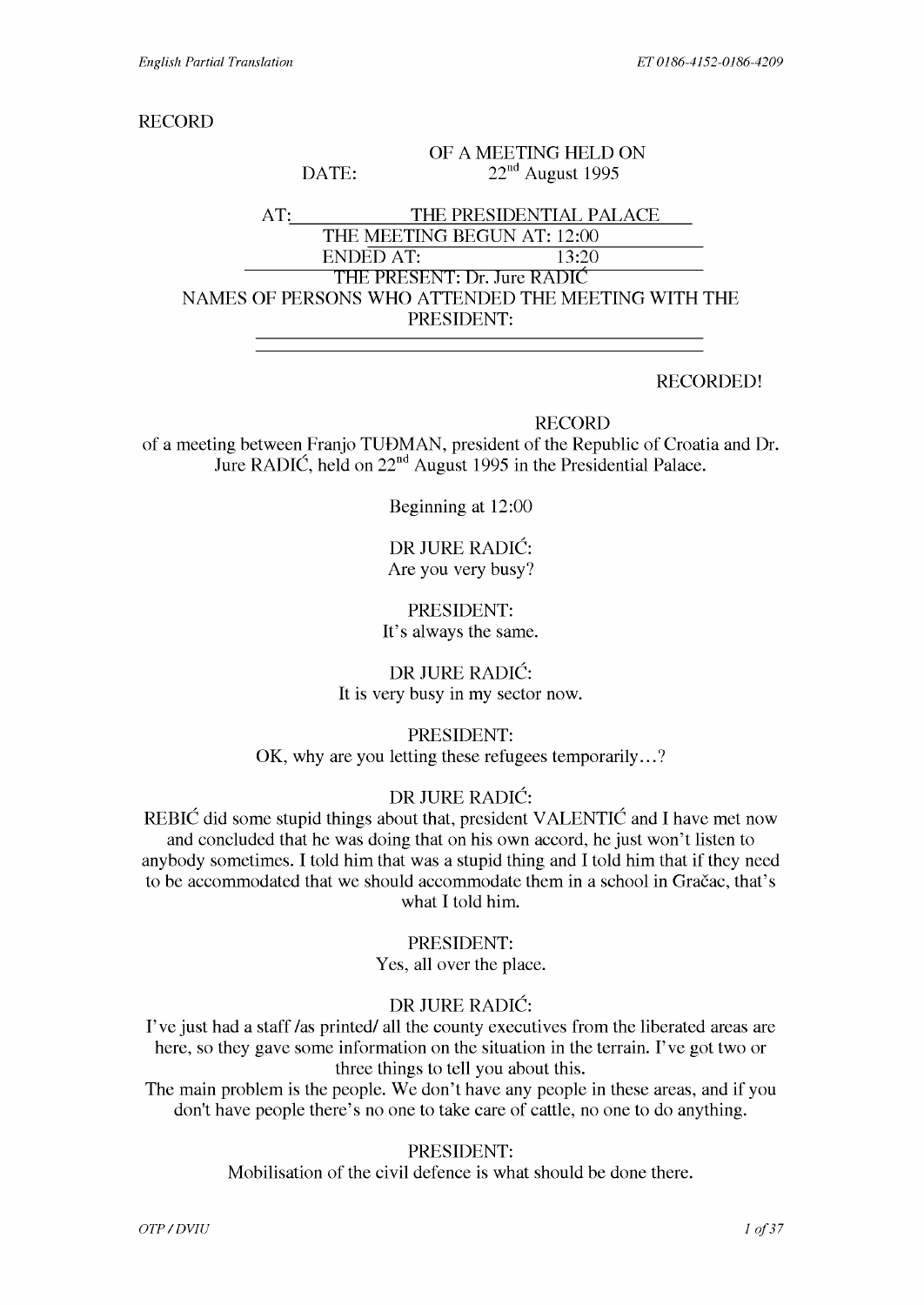## DR JURE RADIC:

We have just talked about that today and we shall make that decision tomorrow with the Government, to mobilise the civil defence from other areas in order to bring people over there.

Mine clearance is a drawback and that is going to stay that way. There's simply no way out.

#### PRESIDENT:

OK, but in a way it is better than we expected it to be.

## DR JURE RADIC:

Yeah, yes it is, I also think it's better. Sometimes people are afraid more than there's a need for, but here, a guy got killed while fixing the power-transmission line just yesterday. I think that the public companies did a very good job, almost everybody from roads, railways, to electric power industry, especially the electric power industry. In just a few days the electrical energy will be brought to all the liberated places. They need a month more for that big power-transmission line towards Dalmatia, but OK, it's not that much. Once that is finished then a great deal of work will be solved. These hydroelectric power plants that have been liberated are about to be put into operation and that's a good thing.

But the people are the problem. We arranged the returns to be carried out in three phases, three groups. One of them is the people who can return to their homes right away. We provide them with free glass, paint, we formed intervention groups and that is being done.

The second group is the people who can go to the deserted houses near their own houses. We're having a lot of problems here, they are offering resistance. How should this be done, we simply can't find a way to force our people to do it. Some are eager to go, for example Kijevljani in most of the cases accepted to go to Knin. But the people from Banija region won't go to Petrinja. You see Saborski, we had a discussion in Plaski today and Saborski has got nothing at all and Plaski is whole /as printed. They say "I am not going to move twice..."...

## PRESIDENT:

Why would they move twice?

# DR JURE RADIC:

*OTP* / DVIU 2 of 37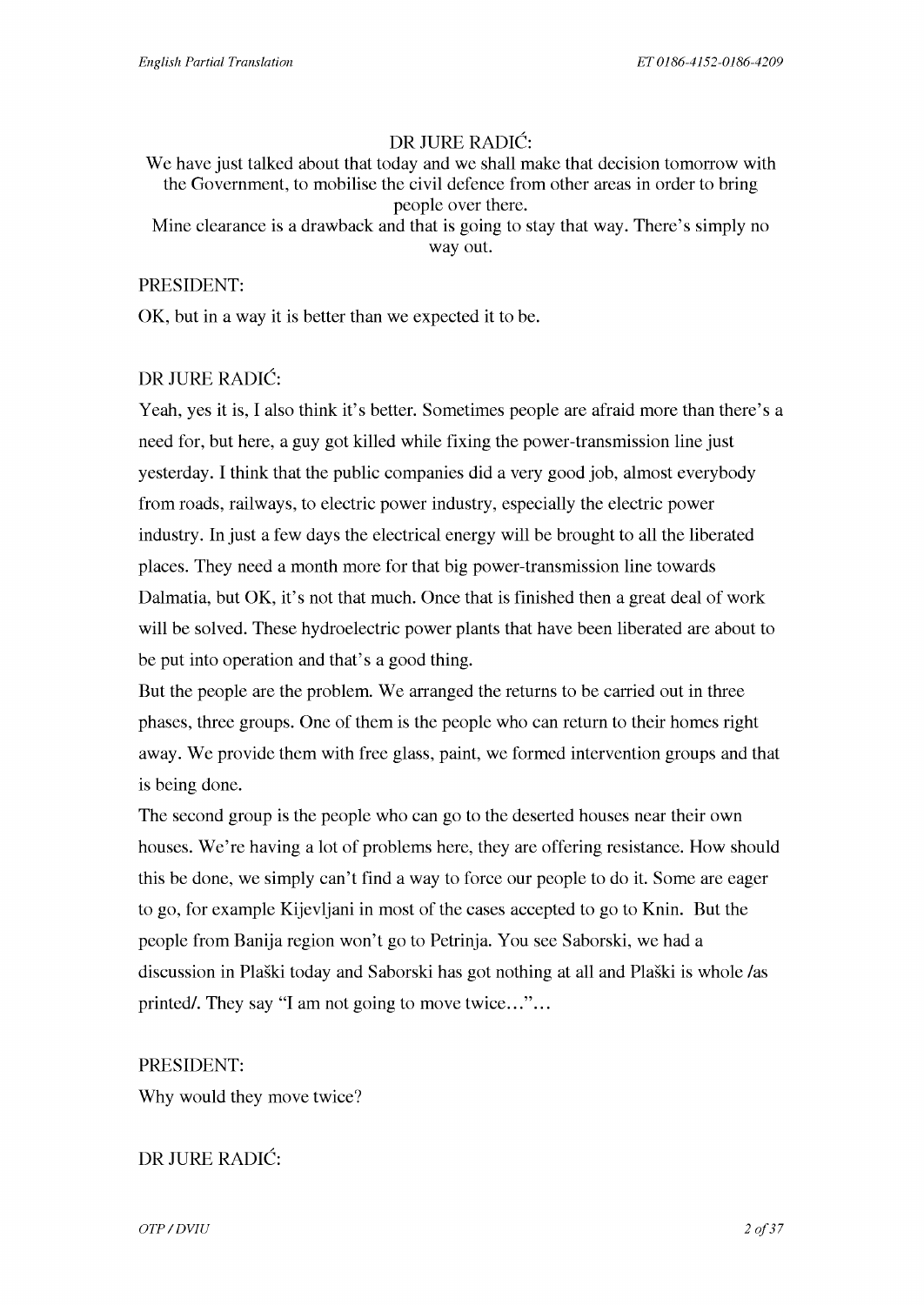Today over there, and tomorrow to Saborsko.

PRESIDENT: Well, let them stay there.

DR JURE RADIC: They wouldn't, people are a bit tough about that.

PRESIDENT: Wait, is he afraid that he wouldn't be safe?

# DR JURE RADIC:

He's afraid he wouldn't be safe and he's afraid some Serb might come tomorrow. That's one thing. And second, he would rather go to his own house over there. I would look at it in the same way, but he has to come temporarily. We'll have to come up with some order or something, to be a bit harsher with this in order to take the people there.

## PRESIDENT:

Remove him, if he's being offered, he should be removed from the list of refugees.

## DR JURE RADIC:

And from the list of allowances, and he should be given maximum allowances in the place we're sending him to, as much as we can.

And the third group are people who don't have any possibilities for provisional accommodation near their areas, where the area is completely destroyed, like Drnis and Drnis area.

#### PRESIDENT:

Wait, it's not quite like that.

## DR JURE RADIC:

It has been ruined, very much. You have been to the main region only, but Drnis is the second biggest border town in Croatia, Vukovar first, then Drnis, 25 thousand people. There was only one thousand of Serbs there. When I am talking about the town, I

*OTP* / DVIU 3 of 37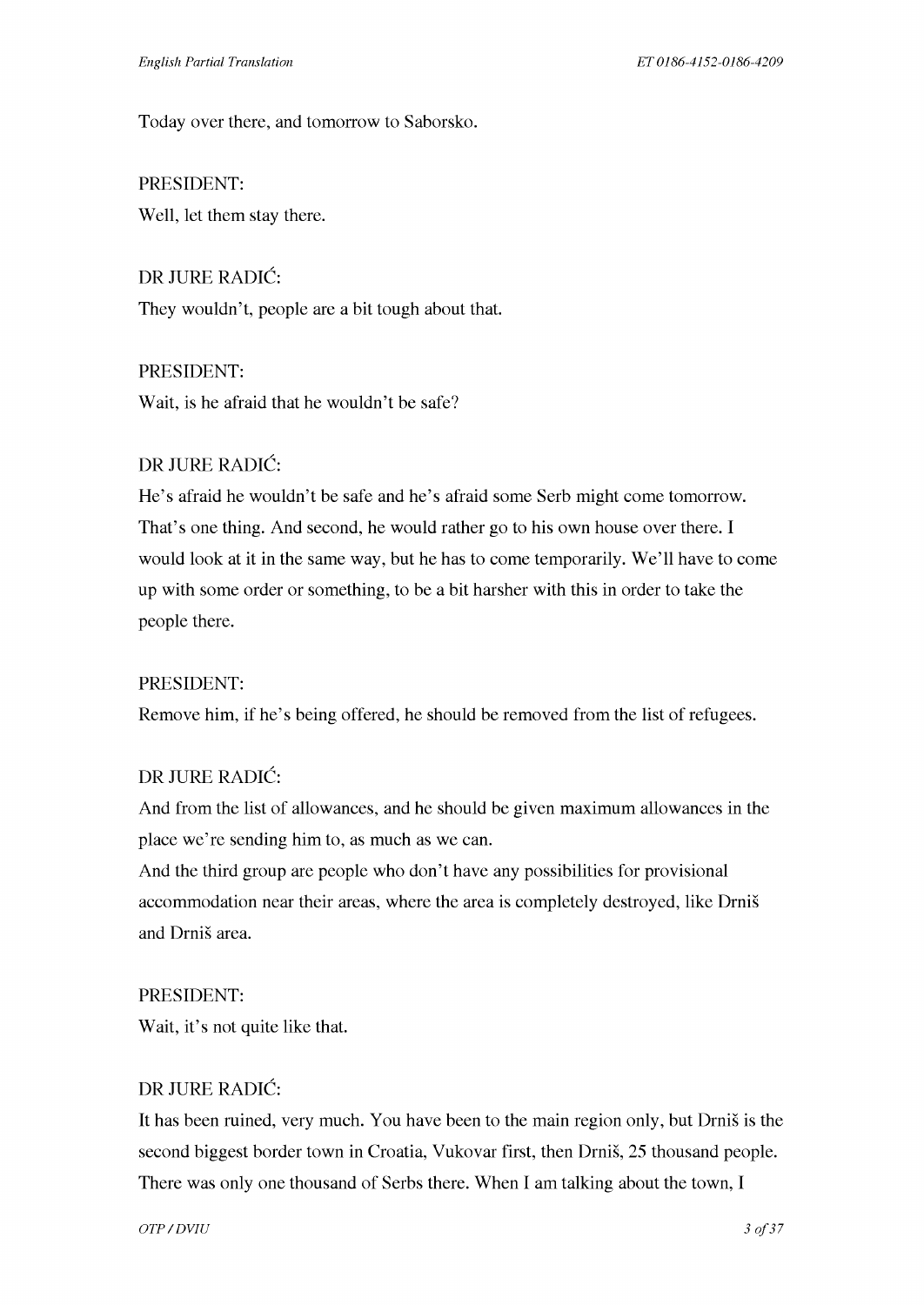mean the villages as well. Everything around it has been ruined, out of 25 thousands maybe some 5 thousands could return, and 20 thousands can't. That's the situation in Drnis. Drnis is the most typical one. As for Slunj, I think we'll manage to get the majority back to the city, because all the villages around it have been ruined, but we are going to need a year to renovate everything around it. So, in my opinion one third of 120 thousand shall remain questionable, and as for the remaining two thirds of 120, that is, 80 thousand, we shall be able to either get them back in a month or two months' time or take them off the refugee status. However, our goal is to take them off the refugee status. The biggest problem is bringing people over there. I sat down and analysed it a bit. ..

#### PRESIDENT:

Jure, regarding these returns, we, as Croatia, should go for inviting people to come back and paying for their trips from Argentina, Australia, etc. We should organise some charter flights or ships and tell them they could choose, give them houses, give them land, even take some kind of a poll on what they would be interested in. We have to offer them such a possibility, but the state should pay for that.

DR JURE RADIC:

It won't cost us a thing.

#### PRESIDENT:

That would mean a thousand people, and they would enter the Serb houses etc.

#### DR JURE RADIC:

Correct, correct, the space is empty. That is the main subject I would like to talk to you about now.

We simply don't have any potential for life in that area. Here, the manager of the railways told me today, we shall establish the traffic services now, but I mobilised, as the railways, /as printed/ mobilised people from Vinkovci and from Osijek to work, but there will be a lack of people there once we open it. So, we are lacking people in some branches.

However, one thing I have to tell you is that I visited all this now both by car and by helicopter. Our men torched a lot, they're torching today, as they did yesterday President, it's no good.

*OTP* / DVIU 4 of 37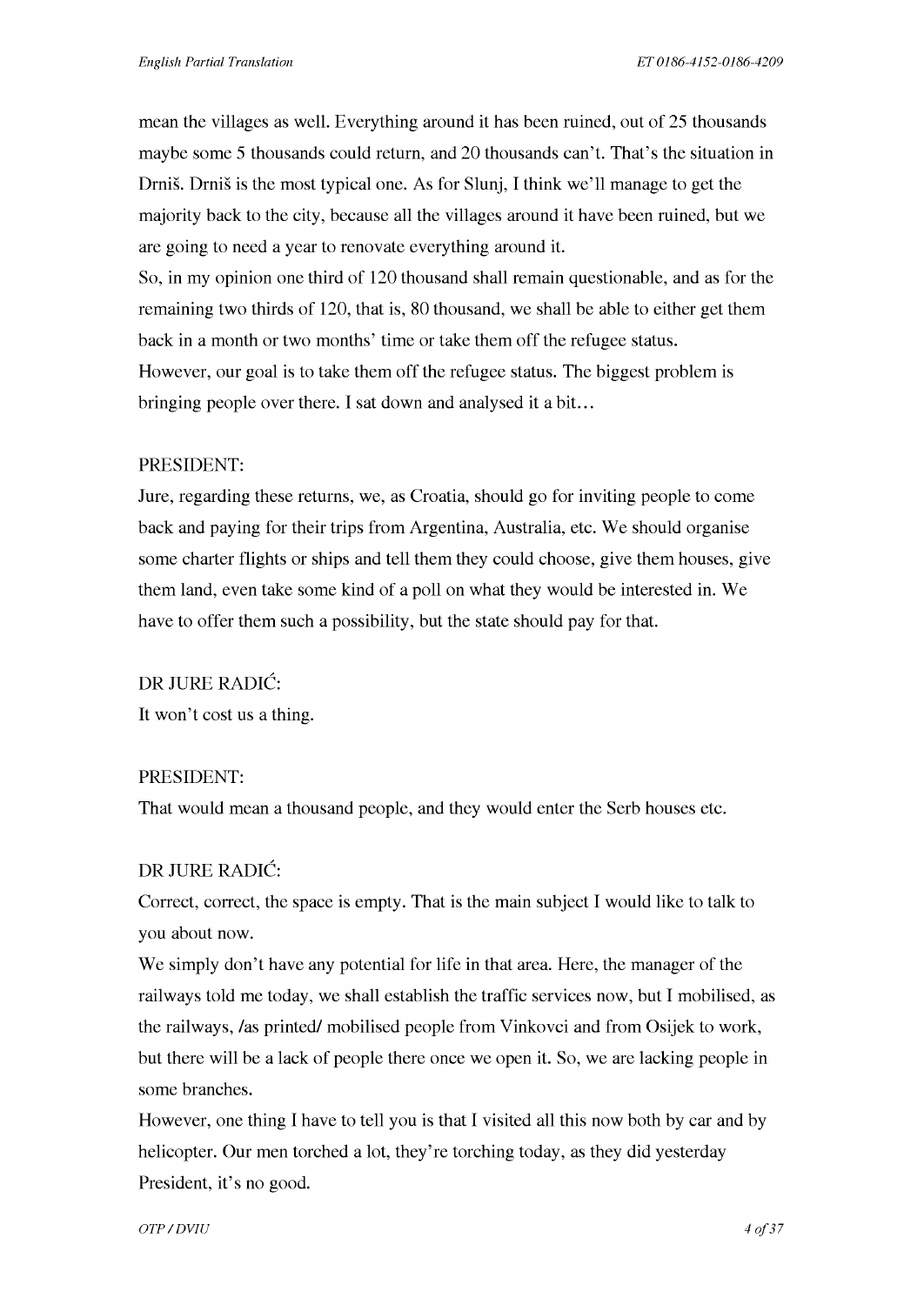I went to Kijevo to see, I know that area very well. There is a village of Cviljane near Kijevo, of equal size, a Serb village where they renewed nice houses and told them everything has been preserved. I got there on the Day of Assumption of the Virgin Mary to find everything has been burned down. Not in the cities because the authorities were obviously more powerful there, but in the villages. It's not the army, it's that  $5<sup>th</sup>$  echelon which is under I don't know whose, what kind of a banner /as printed/, put on a uniform, wander about, those are the worst tramps torching and looting around /as printed/. That is our property, it's not someone else's, what if he burned down the Serb village near Kijevo where we could accommodate our population? Here, I received a letter of the same content from the cardinal, asking me and saying that he had received a letter from some Cilko guy saying that our men are torching those places over there. I am not telling you hearsay but the things I've experienced myself and seen with my own eyes, torching and looting.

#### PRESIDENT:

So, we said military police right away and civil police right after that.

#### DR JURE RADIC:

The civil is in but according to my estimate the main problem here is the army-police relationship, because there is nothing the police can do to the army. If someone shows up as the army, then problems will come right after that. We have to have the civil authorities in the villages. ČERMAK is not holding power in Knin, he's not the one who can say who's going to enter which house, who's doing what. This is just an example I'm telling you.

#### PRESIDENT:

Wait a second, hadn't I sent CERMAK to Knin, it would have been horrible there.

#### DR JURE RADIC:

I agree, maybe I didn't use the right example, precisely because we're all using it, but the military authority cannot run civil matters in the terrain, military authority cannot decide on who goes to which house.

#### PRESIDENT:

It cannot. But it can maintain order in these transitional periods.

 $OTP / DVIU$  5 *of 37*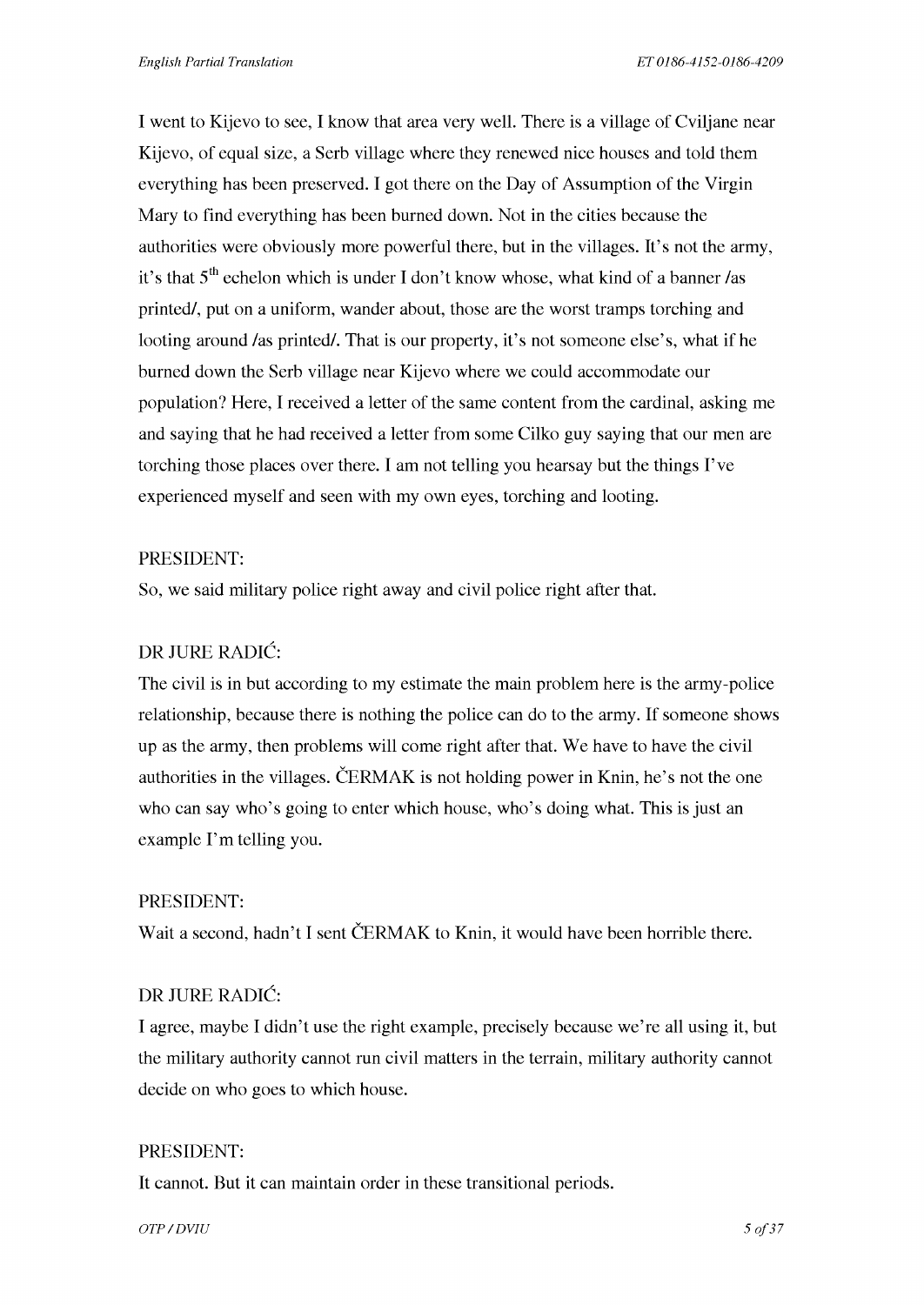#### DR JURE RADIC:

I agree with you, but where's the problem? The problem is when the person elected in civil authority is bad, and that is usually the case. Well not everywhere, we have a good one in Kostajnica, but the one in Knin is no good. I do not know where he came from, he's a Serb.

#### PRESIDENT:

He's a Serb?

#### RD JURE RADIC:

Yes, yes, I was told yesterday that he was a Serb. He's no good for anything.

#### PRESIDENT:

OK, replace him.

#### DR JURE RADIC:

We discussed that as well today. But since this guy is no good, naturally CERMAK has to do everything, and then various problems come up, the county executive gives up etc, so there is a lot of mess in the terrain. I am telling you this because I've been through that and seen it all over there.

#### PRESIDENT:

There is no reason for a Serb being there right now.

DR JURE RADIC: Sure he shouldn't be there.

#### PRESIDENT:

There's a majority of Croats there, so change that.

#### DR JURE RADIC:

Yes sure, they wanted to put some Serb in Okucani as well, not a chance, a Croat is over there and we did Okučani nicely. A thousand families came to the Okučani area, not just Okucani. People started living normal lives over there. But this transitional

*OTP* / DVIU 6 of 37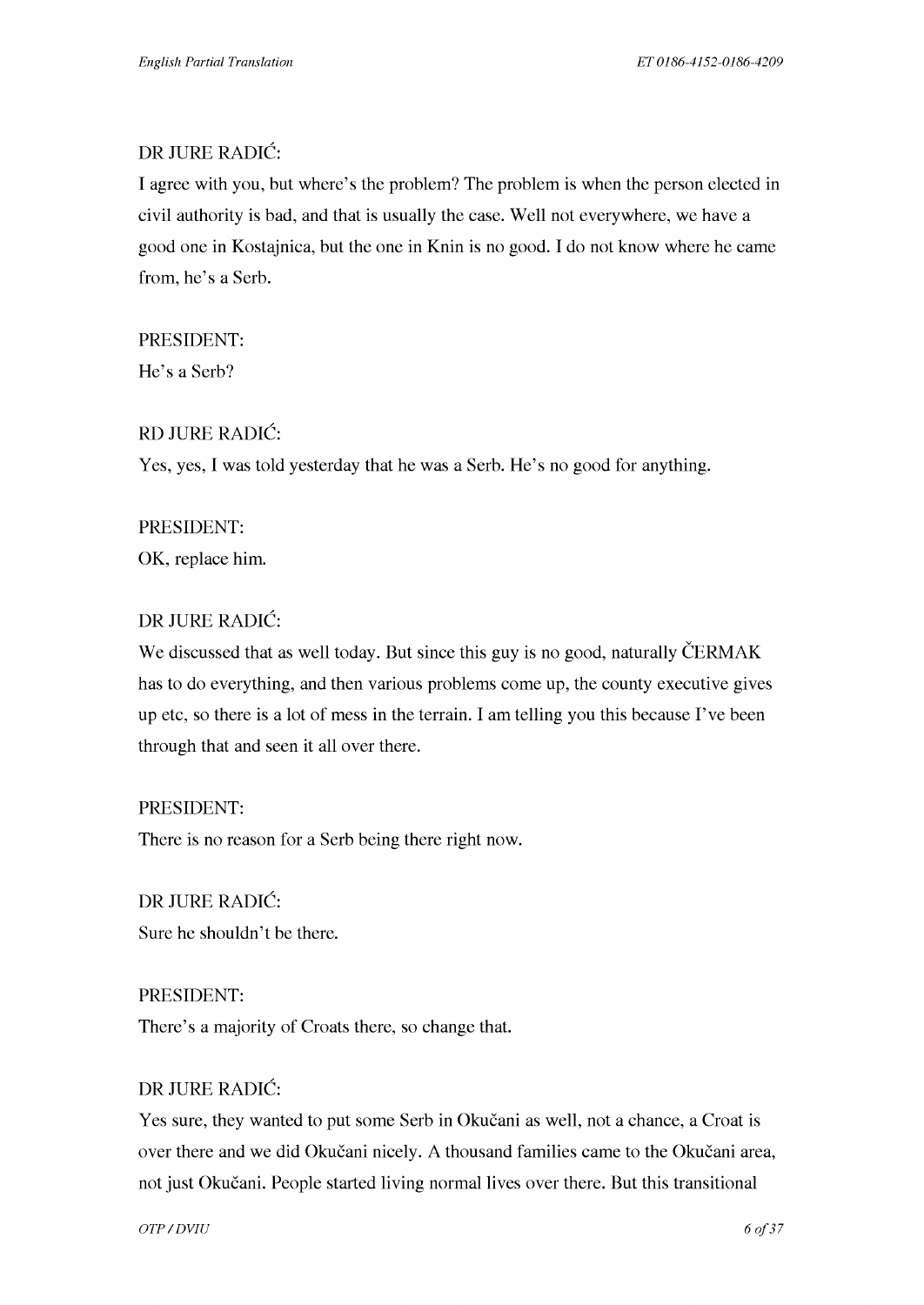period is a period of robbing, misery and all kinds of things. I do not see a way to prevent all this, but the worst evil is to torch and destroy.

#### PRESIDENT:

KRPIN's group of representatives should also be sent there.

## DR JURE RADIC:

All of them should be sent there, I wasn't, I don't have any information, /as printed/ but I wanted to check Grahovo and Glamoc because of this, but they told me Grahovo has been burned down. The man who was in Grahovo right after it was liberated and five days after that says there's not a single house there that hasn't been destroyed. We have to organise ourselves somehow, in order to prevent this.

#### PRESIDENT:

We talked about preventing this from the beginning.

## DR JURE RADIC:

We did, everybody's referring to you in a positive context, and everybody's referring to you of all the people because you were saying that we shouldn't do that, but that hasn't been implemented. We have to go for VONS or somewhere, let people speak and submit a report on that. Here, I am, /as printed/ all the county executives are telling me about that, all of them.

PRESIDENT: Everybody's talking now.

DR JURE RADIC: These five county executives.

PRESIDENT: They should have solved that issue.

DR JURE RADIC: Sure, put some more pressure and be...

*OTP* / DVIU 7 of 37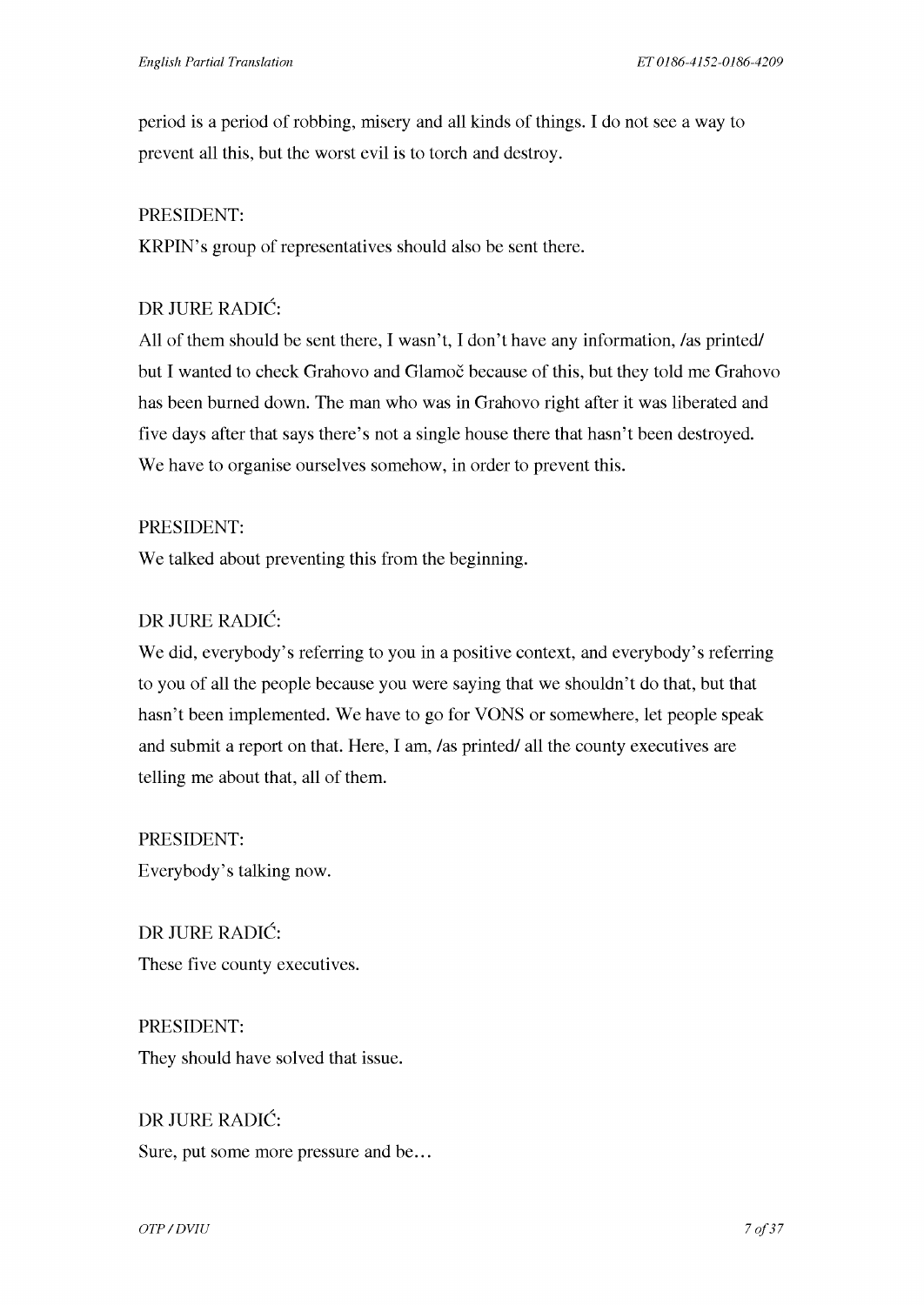## PRESIDENT:

Actually to be in the terrain and select people. Listen, General DECAK has told me today that a mortar shell that killed this girl and wounded ten people had been launched from Osijek.

# DR JURE RADIC:

That is the horror we shall solve in this time ahead of us.

# PRESIDENT:

In a way these things could not have been avoided, it's simple, but it went too far /as printed/.

# DR JURE RADIC:

So, if we have to introduce order anywhere in this area, almost a despotism in a way in the beginning, we cannot be without that, because there has to be a boss, one must know who gives orders in each of these segments. And a hierarchy should be established in the authority from the above, regarding colonising and regarding living over there.

# PRESIDENT:

That's what I say, that's in all wars, /as printed/ if we didn't abolish the death penalty for robbery the court would shoot them.

# DR JURE RADIC:

But we should catch some of them now and prevent that because of the relationship with the world and ourselves.

Several of these small cities look good. They're all beautiful cities and very well preserved. Obrovac, Benkovac and Gracac are all beautiful. I am amazed by what it looks like. For example that hotel in front of which they wanted to kill you in Benkovac, it looks better than "Esplanada", it looks better today, that's how well preserved it is. So, it still gives me /as printed/ that those Serbs established some strict authorities over there, probably through that precisely, through these punishments, I don't know what through. We were at the hotel.

# PRESIDENT:

*OTP* / DVIU 8 of 37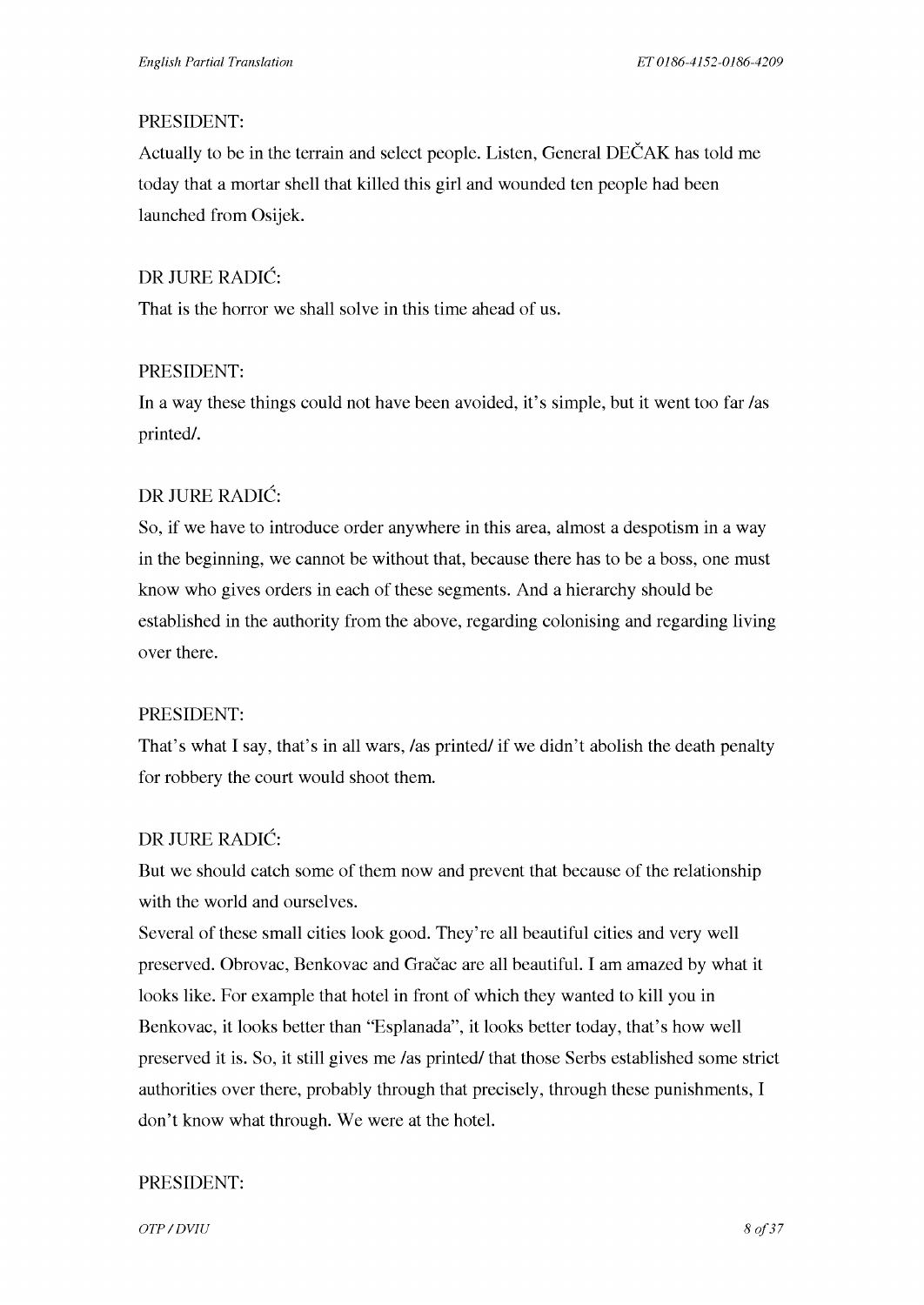They had a tank brigade over there, which means officers.

# DR JURE RADIC:

It is so well preserved that I simply can't explain that to you.

#### PRESIDENT:

And, our men were not torching Benkovac?

# DR JURE RADIC:

No, no, the little towns were not ruined and that is a good thing. I am just afraid they might start today, because, I'm telling you I've been to some villages that weren't burned down several days ago, so it happened in the last couple of days. I flew in a helicopter over the place three days ago and you can still see the smoke over that area. Cviljani was burning on the Day of Assumption of the Virgin Mary, not that it was burned down, but still burning, burning on that day. So, something has to be done about that right now.

## PRESIDENT:

There may be something, and not just army, but these neighbours from Kijevo that have been expelled, oh I will...to the people of Cviljani.../as printed/

# DR JURE RADIC:

They're probably revenging, but he cannot get in there because the police control him. So he puts on a military uniform, because now everybody wears a military uniform. Everybody is walking around the city in them, even those who have never been to army. /as printed/ I think it's primarily the ones who have never even been to the army, the ones who drag that /as printed/, rob, take away etc.

Now look, I have been looking around this area a bit, the biggest centres where we should focus on return, regarding the national interest. I have tried to make a chronological order or some kind of hierarchy and in my opinion I would like to discuss this with you a bit as printed/.

The map of the whole area is of a strategic importance for Croatia. I coloured it with different colours. This is what has always been critical for us in the history, not Knin, we'll manage to do that slowly.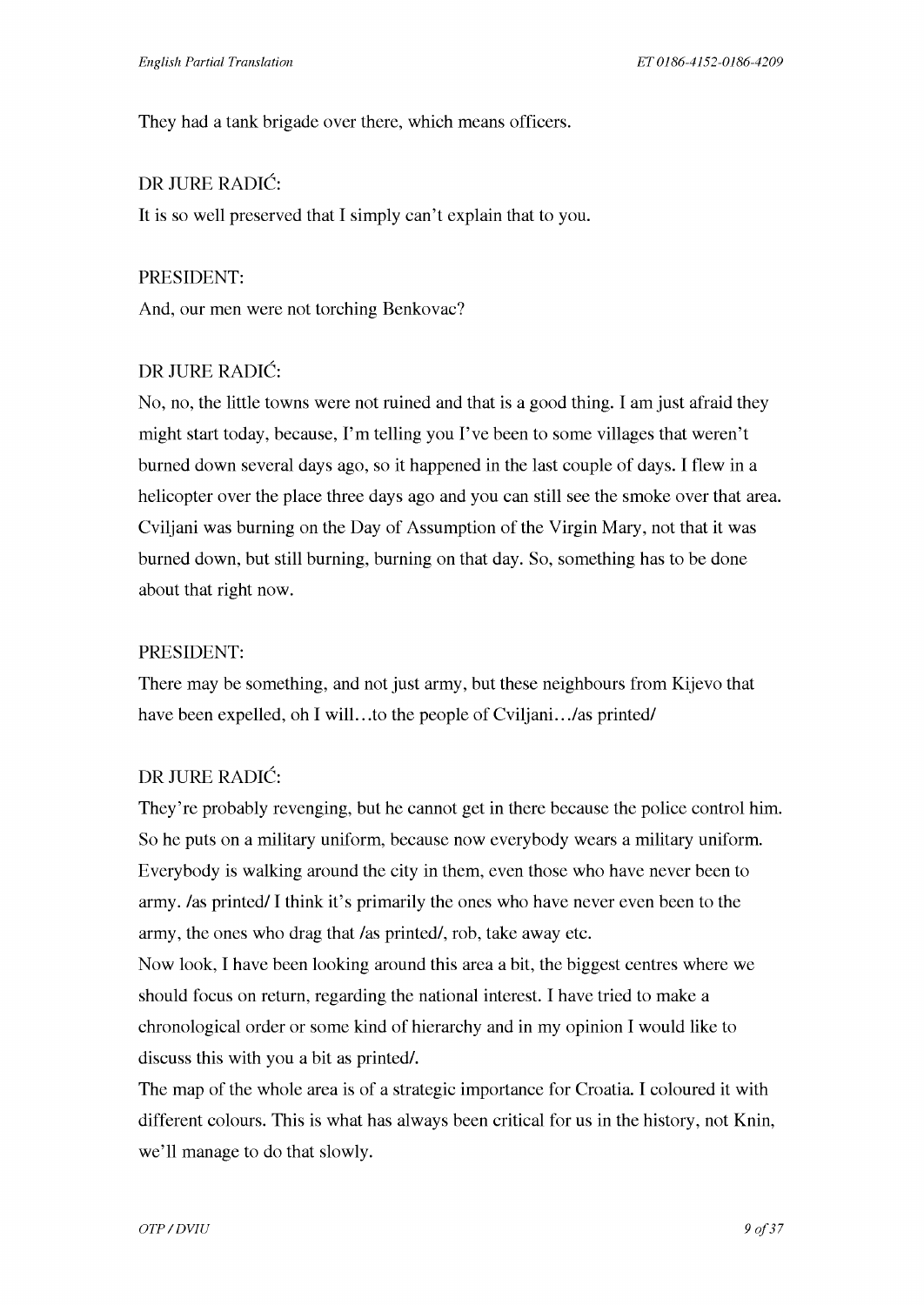If you ask me the first, /as printed/ I defined 5 priorities according to the urgency of colonising these places with Croats.

If you ask me this thing right here is the first and the second priority, we should bring Croats back here urgently and this area should be urgently colonised with Croats and we should by no means let more that 10% of Serbs be here ever again. Because, that's where we were cut off.

#### PRESIDENT:

Not even 10%.

## DR JURE RADIC:

OK, I am talking about 10%. So, the first priority of colonising is this right here, in my opinion Petrova and Zrinska Gora. That's where we have to establish some kind of a city sooner or later. We also have Vojnic and Veljun, a somewhat smaller place, but Vojnic is a bigger place.

However, by our companies, opening factories, just as the Serbs did in Licki Osik. /as printed/ I visited that factory. That looks marvellous. They built apartments for 4000 people, where we can bring people right away it's just that we don't have anybody. Somewhere in this area we must build...

#### PRESIDENT:

That has been preserved too?

DR JURE RADIC: Everything has been preserved, completely wonderfully preserved.

PRESIDENT: The factory as well?

Jure RADIC: An ammunition factory, looks great.

PRESIDENT: It is the only war factory in Croatia.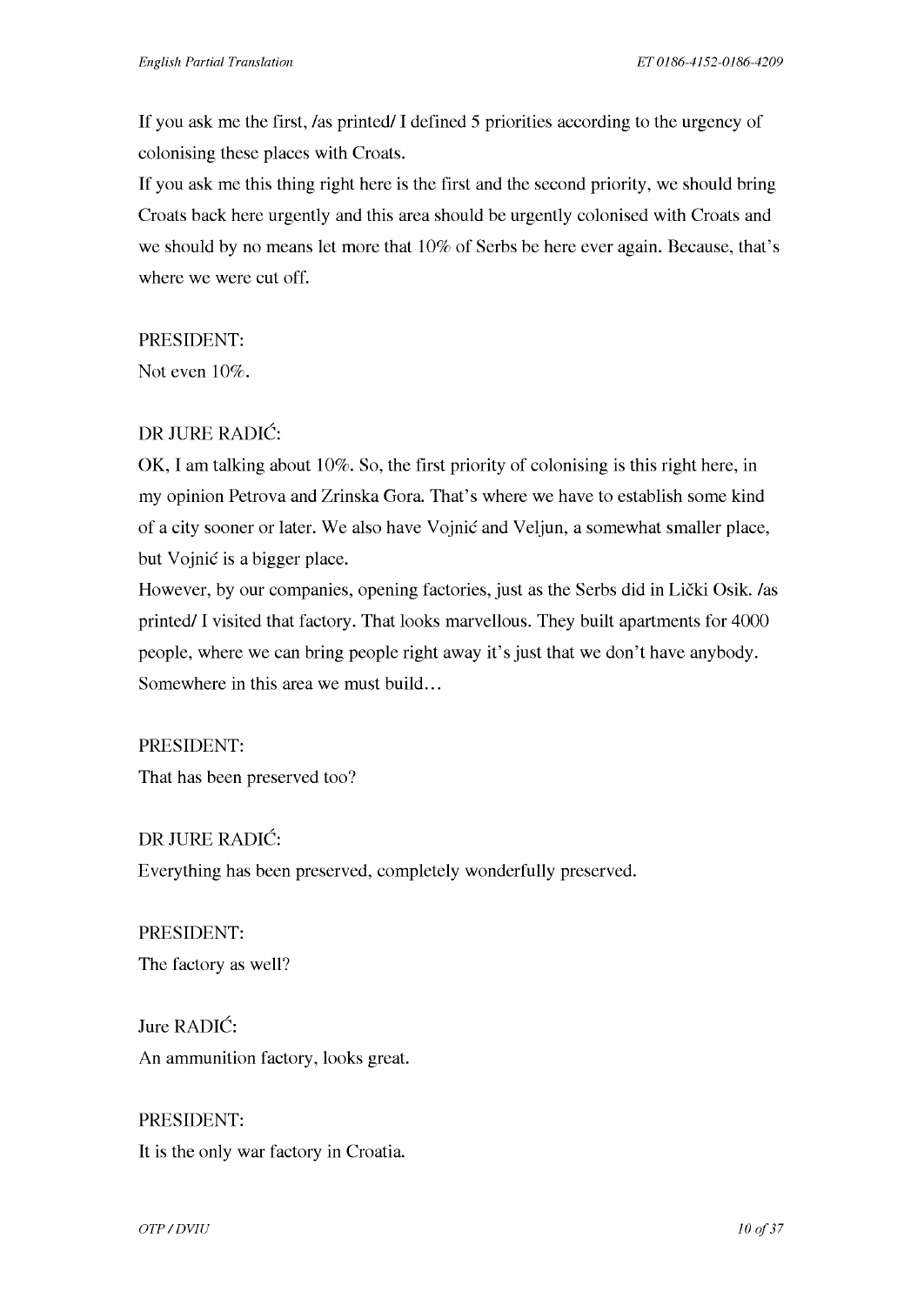# Jure RADIC:

I propose that we keep the name, all of it is Gospic, it is connected. There is no reason to call it /otherwise/, Gospic is our smallest district headquarters, it is a whole, it is a town. They were only developing it, to balance it with Gospic, so that 5,000 Serbs could live there, tomorrow there would be 15,000 etc. I told the district governor about it, we should do this, it is a connected town. All of it should be called Gospic, settlers should be brought in, because it is a little further away from this area. Let me get back to this, our Lički Osik /as printed/ should be developed within that area, as we stimulate the ones who are abroad, and the temporary ones, as much as we can, so nothing could happen to us here, ever again...

#### PRESIDENT:

It will never happen again.

## Jure RADIC:

Alright, but it is empty. Let me tell you how many Croats remain in the area, and how many used to live there before the war. Only 1,400 in Glina, 415 in Topusko, and 51 in Vojnic, only 51 Croats.

## PRESIDENT:

In Vrginmost?

## Jure RADIC:

I did not get it because it is slightly above, but I can get it, there are only a few. There is a village, which used to be called Maja, and was predominantly Croat, marked red, while the predominantly Serb areas are marked blue. It is the key area to start bringing in settlers.

Secondly, Croats are to return to Croat areas.

Thirdly, the third priority is this marked area here, the liberated Croat area, and this one here, which used to be populated by Serbs, this marked area here was populated 90 percent by Serbs, but now it is entirely under our control. Only a few people remain. Altogether it was...

## PRESIDENT:

It is from Kupres to Grahovo.

*OTP* / DVIU 11 of 37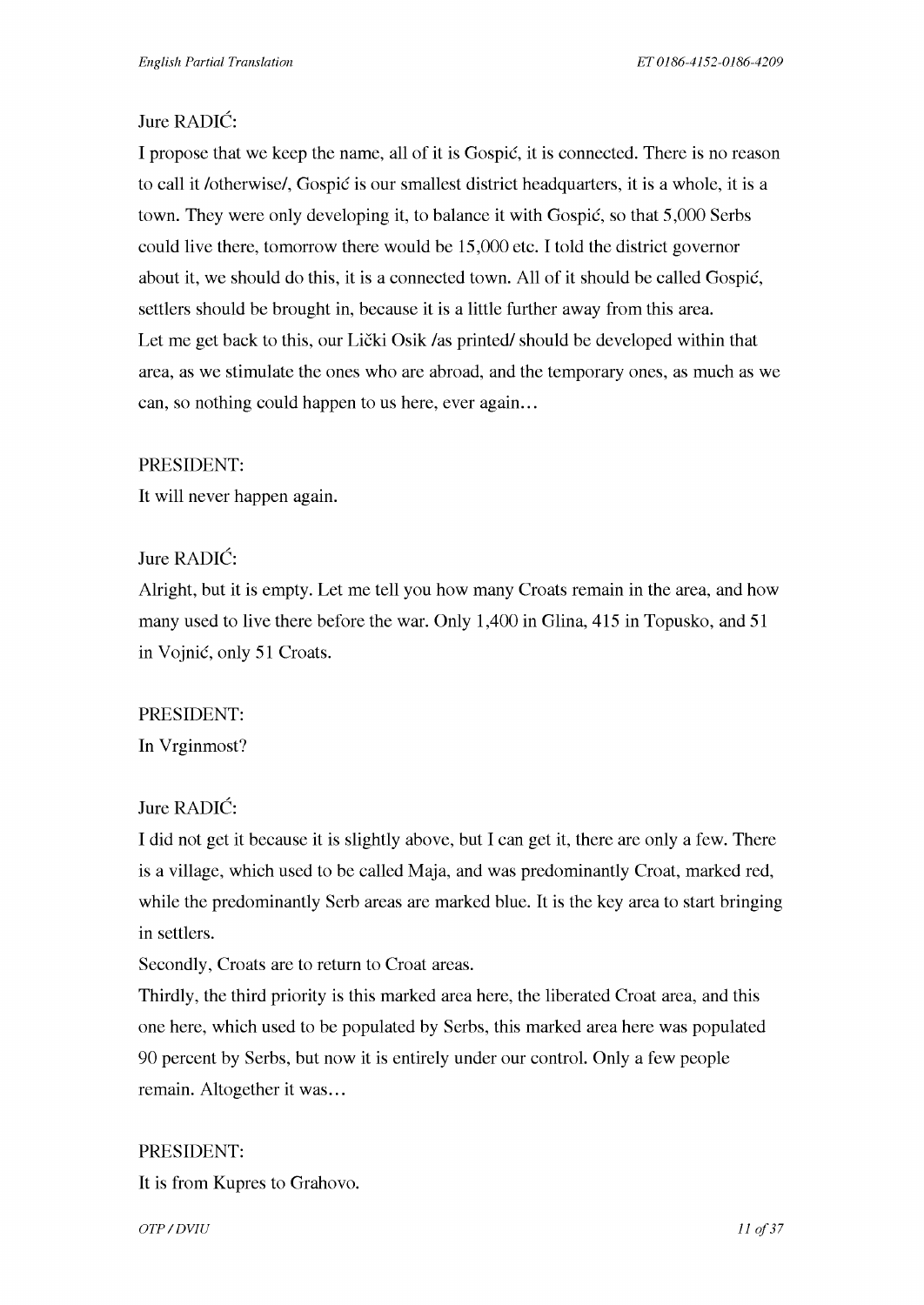# Jure RADIC:

Glamoč, part of Livanjsko Polje, Grahovo, up to Drvar, including Drvar itself, and here it is Srb and Lapac, those municipalities. Do you know that ethnically the cleanest municipality in Croatia was Donji Lapac, the cleanest. It was the only municipality in Croatia made up of one nation, 99 percent. There are several others in Herzegovina, but it is the only municipality composed 99 percent of one nation.

## PRESIDENT:

Probably none of them remained?

Jure RADIC: Yes, none.

## PRESIDENT:

Listen, I am meeting with the army tomorrow, I gave them the set up of areas of responsibility, military institutions and detachments. Do it on a bigger map, so I could show it to them. The army is a priority, followed by development, because with the army we begin at once.

Therefore, I am moving the area of responsibility from Split to Knin, and that already makes hundreds of officers, non-commissioned officers, families etc.

# Jure RADIC:

In my opinion, Knin is the third highest priority. To us, Knin does not have to have 30,000 inhabitants. Tomorrow it will have 20,000, it was artificially made to be 30,000. There is no reason for so many people to live there. If the rear holds, if we get five in Grahovo, then that's it.

## PRESIDENT:

We have to regard it, in connection with that.

## Jure RADIC:

This green here, it is a very attractive area to develop, and we wouldn't have to populate it, the people would come by themselves, they will want to come to Benkovac, but we have to set up an agency...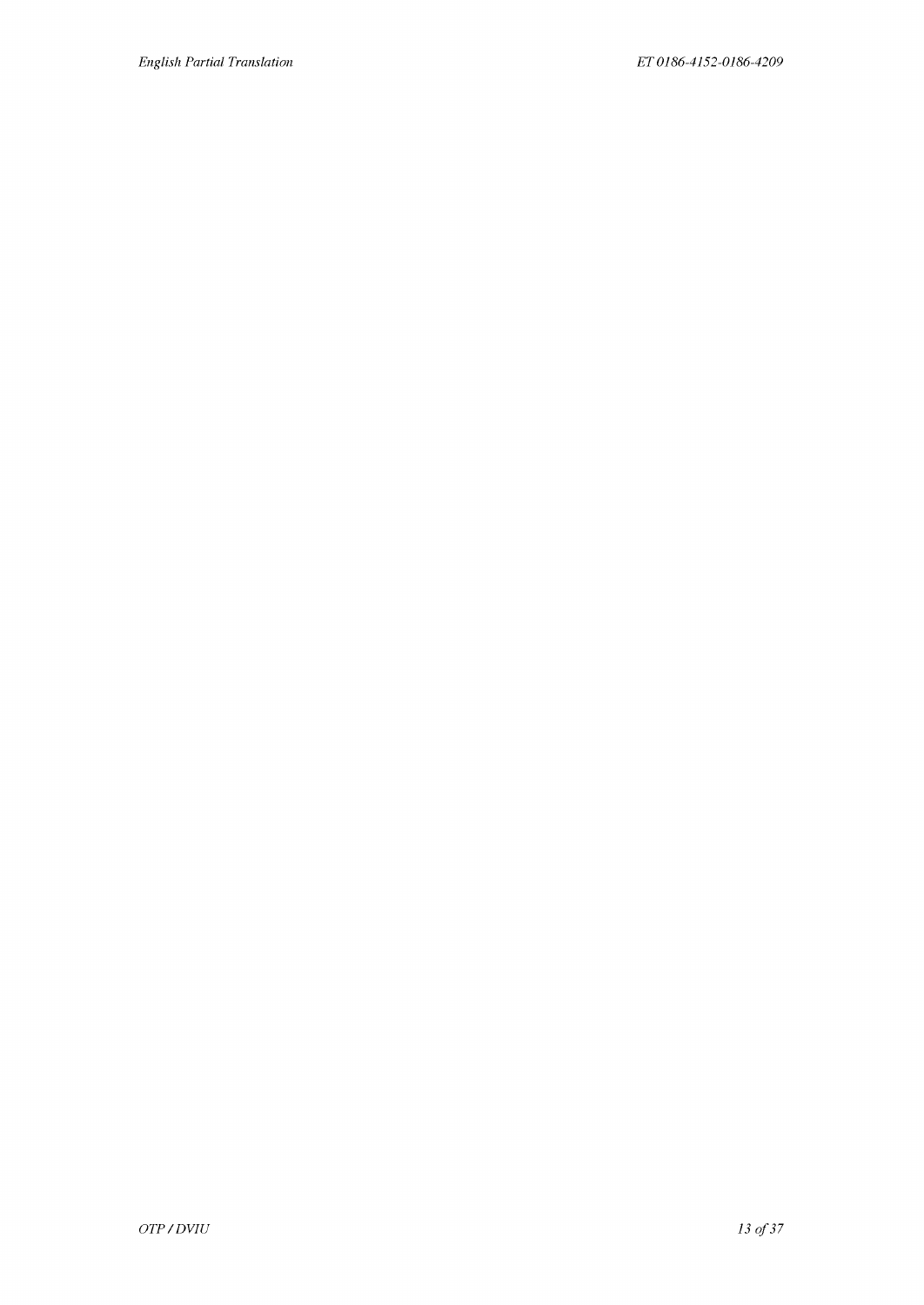... and we do not have to populate it, as they will come by themselves, the people themselves will be asking, many will want to come to Benkovac, but we have to set up an agency, I don't know if it is going to be called an agency, or something to coordinate it with.

#### PRESIDENT:

One should move immediately, the 1,000 men on these charters, ships, tell them that the state is paying, from Argentina, Gojko has told me, there are 40 families in Paraguay, bring them immediately.

## Jure RADIC:

And let them settle where they can. Only, what do we do with our people. My first question is, how to shift to Bosnia, should it be the expelled Croats from Bosnia first, there are many of them, I am not thinking about the new ones to be expelled, but those who were expelled earlier. Currently, there are 150,00 Bosnian Croats in Croatia.

#### PRESIDENT:

Day after tomorrow I will get Herzeg Bosnia, and the army tomorrow ... already demanded from us to give them Glamoč and Grahovo.

## Jure RADIC:

We have to populate such areas with Croats. I am not touching this here, because there are Muslims there, who will become Croats.

#### PRESIDENT:

But even the 20,000 or 30,000 Muslims, we must bring them back with our army, as a guarantee that it will stay alive etc.

#### Jure RADIC:

It is your strategic decision: Grahovo, Glamoč are ours, but is Drvar? It is perhaps the key point, from which to control everything. It is an important area...

#### PRESIDENT:

If we were to secure Novi Travnik and Jajce, we would have until Drvar ...

*OTP* / DVIU 14 of 37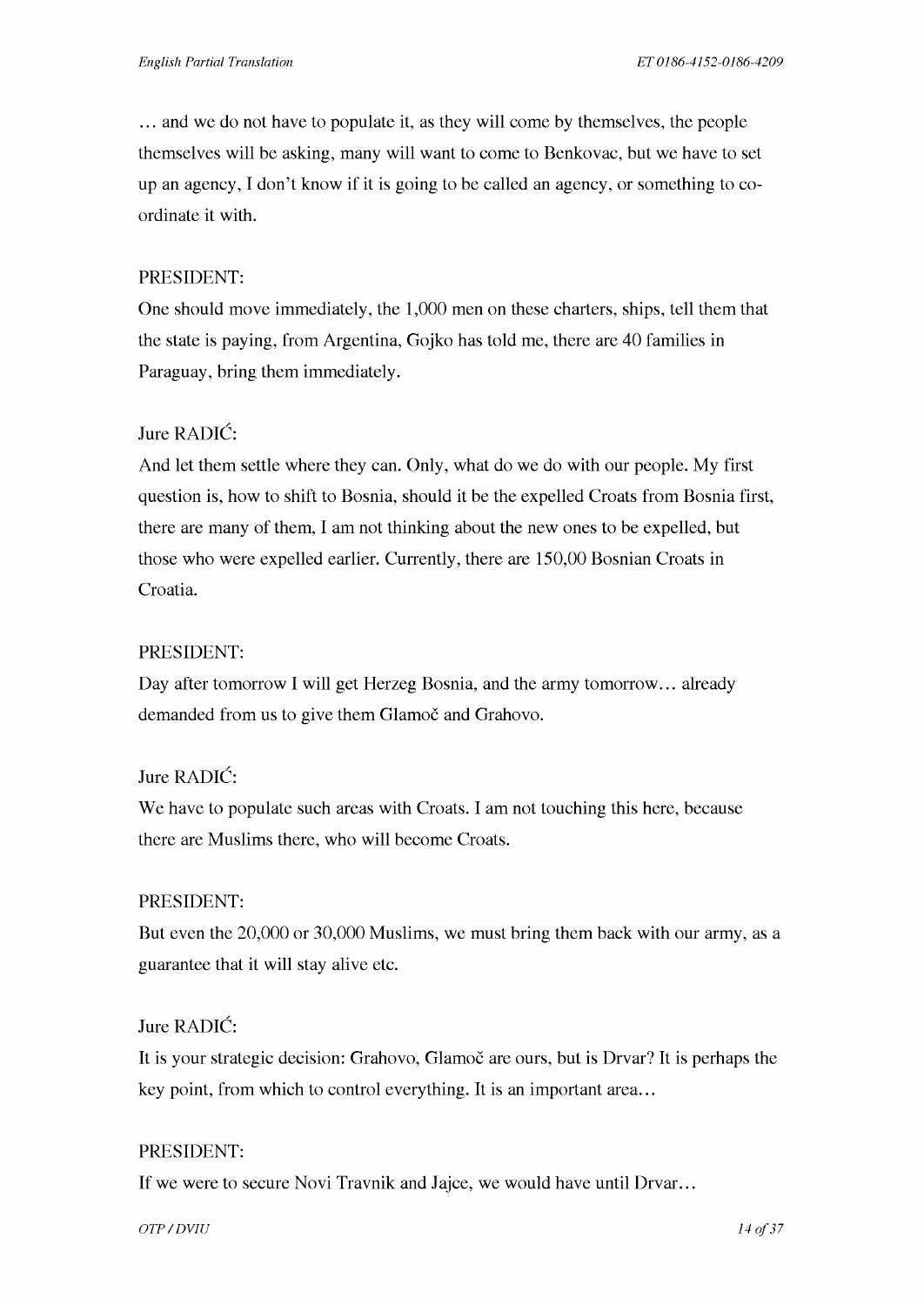# Jure RADIC:

Jajce is too high up, I think that we cannot count on Jajce, and it will be difficult to connect with, we do not have the men, the biggest problem is that there are not enough Croats.

#### PRESIDENT:

If we had the intelligence that America and the West had...

Jure RADIC:

The thing that you drew two years ago...

## PRESIDENT:

If they had given air support to everything, we could have been in Banja Luka by now.

# Jure RADIC:

I have this piece of information, which is quite important. Out of the Croats expelled from Bosnia - and that is about 250,000 expelled people, 300,000 Croats have been expelled from Bosnia - 140,000 were expelled by the Muslims. It means that they come from the areas that are now under control. Drvar is very important. I will tell REBIC to go into those territories, and perhaps I'll even join the reconstruction, if the destruction is extensive. The Serbs were further away from Celebic, meaning Livansko Polje, Glamocko etc., but the territories are small in terms of the number of people, they did not have many people, a small number, and I am asking you concerning Herzeg Bosnia, to let us co-ordinate from here, or control. ..

## PRESIDENT:

Meaning, that you present this information etc.

## Jure RADIC:

There were 1,600 Croats in Knin, while there were almost 30,000 Serbs. In Drnis, 18,000 /Serbs/ and 700 Croats. The town is a centre in a way, but Knin must not be ...

#### PRESIDENT:

*OTP* / DVIU 15 of 37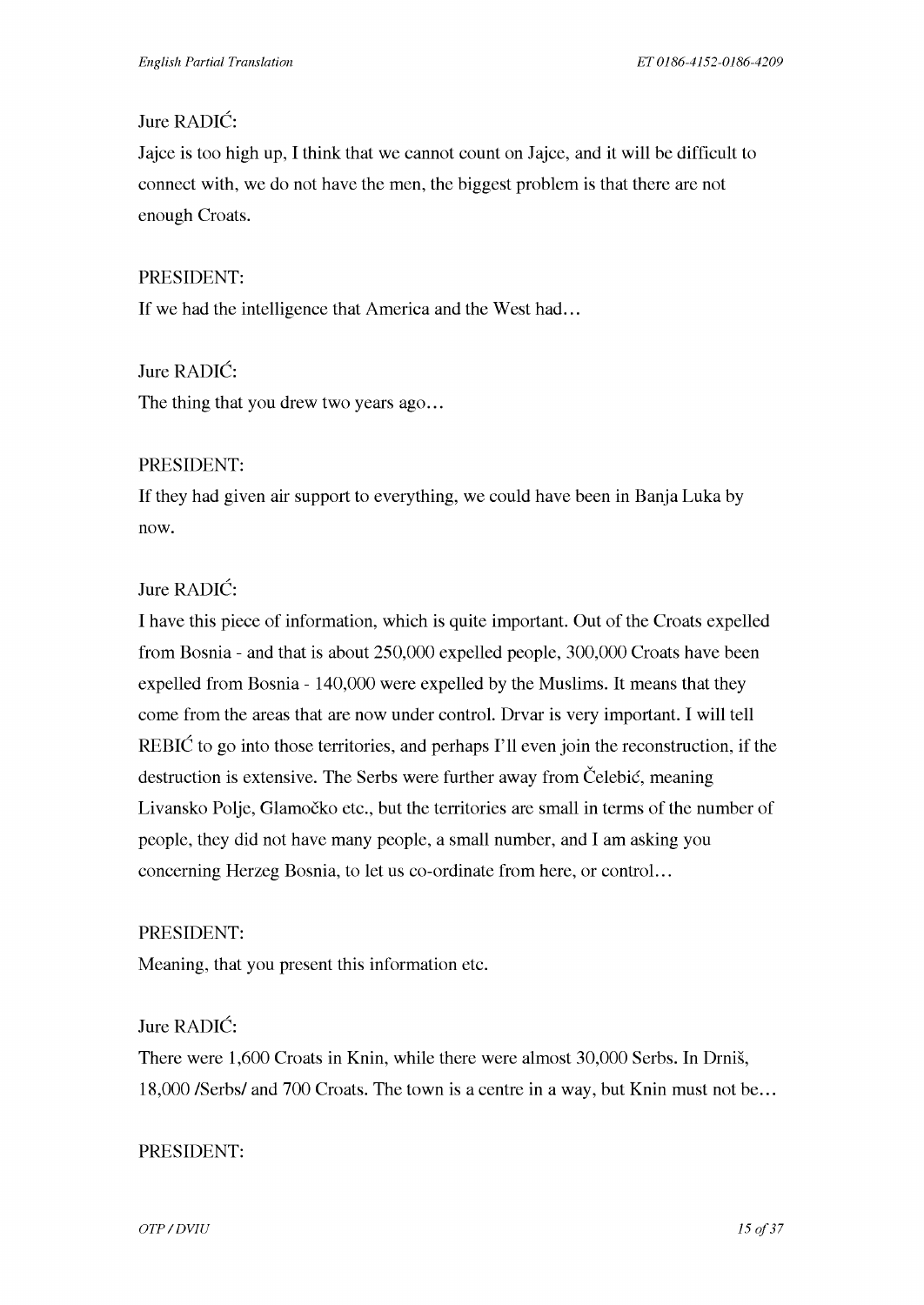We now have to create Croatian... and also because of the situation in Istria, which will remain a constant problem to us, I want them to give Istria itself, one area of responsibility, the Istarsko-Goranska, we have space in Pazin...

#### Jure RADIC:

Let there be more areas of responsibility, it does not have to be six.

#### PRESIDENT:

We do not need any more areas of responsibility, but the deployment of forces, there will not be an area of responsibility in Gospić, but we can /have/ a school over there, a brigade etc.

# Jure RADIC:

Any institution that rallies people, that attracts people. I have talked a lot with the Cardinal lately, and not only with him,  $\text{SIN}\text{CIC}$  was also there..., they were in Croatia, setting up dioceses. They have accepted for Gospic to become a diocese, and that is one place. Yesterday the Bosnian assistant bishop came to see me. On /the island of/ Bol, they have their school and are asking for space. I said to them: "You will get it immediately, but in this area. You will be given a building immediately - in the area that we are liberating, where there is no logic of development, no logic of life - in which to set up your own theology school, until your return to Sarajevo." We have to shift the economy, we can no longer say, everything is the market, because in Lapac, there is no market. The state has to invest in Lapac, like the Serbs have, we must learn from them, and that is where the market parameters are being lost to some...

#### PRESIDENT:

I have read their concept. Or, one could deploy one company, with 10 noncommissioned officers, officers etc.

# Jure RADIC:

Yes, and they would come together with their families etc. I will outline for you the towns, which, in my opinion, should immediately, I have a list here, and it includes the following: the first column lists Croatian villages requiring immediate reconstruction for the /people to/ return. Some are even symbols, like Skrabinja,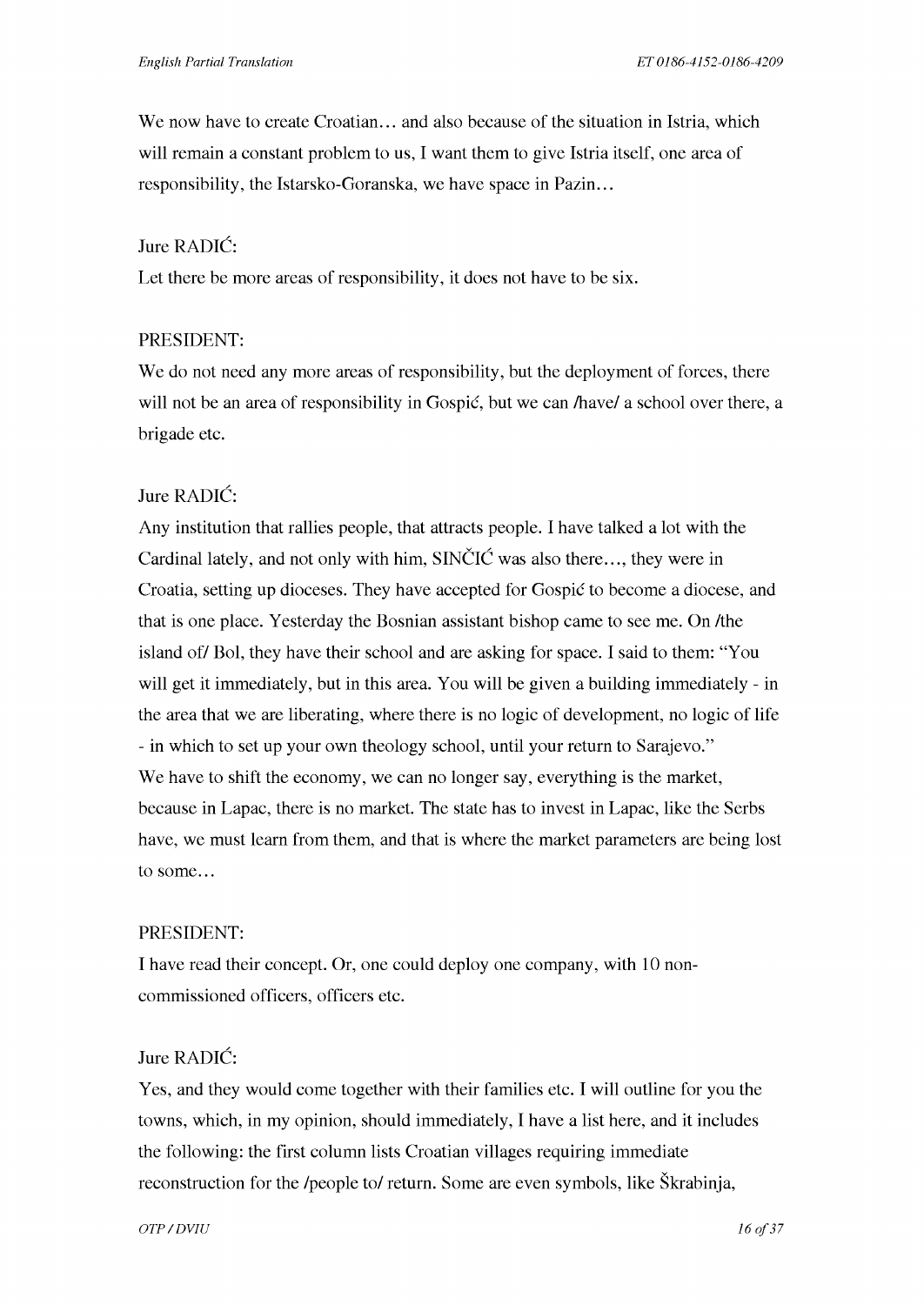Kijevo, we have to place an immediate emphasis on it, but the others, look, Lovinac, Saborsko, Slunj, and around Plitvice, all inhabited by Serbs, and this is where we need to find a real director, this...

## PRESIDENT:

It is the Croats who must buy hotels over there...

#### Jure RADIC:

A national park, normally, national parks are owned by the state, the same as the Briuni *fisles/*, the law stipulates concessions on the use of hotels, but normally they are never sold, which is only logical.

#### PRESIDENT:

But the Croatian administration, one has to change it.

## Jure RADIC:

Those are Croatian territories, but these ones here are predominantly Serb, and the Croats should return there.

#### PRESIDENT:

How much electrical power are we getting from Obrovac?

# Jure RADIC:

We have liberated three power stations so far.

# PRESIDENT:

It is probably more than Krško.

## Jure RADIC:

About the same as Krško. Obrovac, Manojlovac and Golubić, those were the three occupied power stations. Obrovac is not an important producer of energy, it rather keeps the energy during the night, when it is not needed, it is very important, also in the sense of improving the waterways etc. We had the strength and the intelligence to start building a tunnel, but we'll start building it from the other side as well. Sveti Rok is liberated, and there are not any...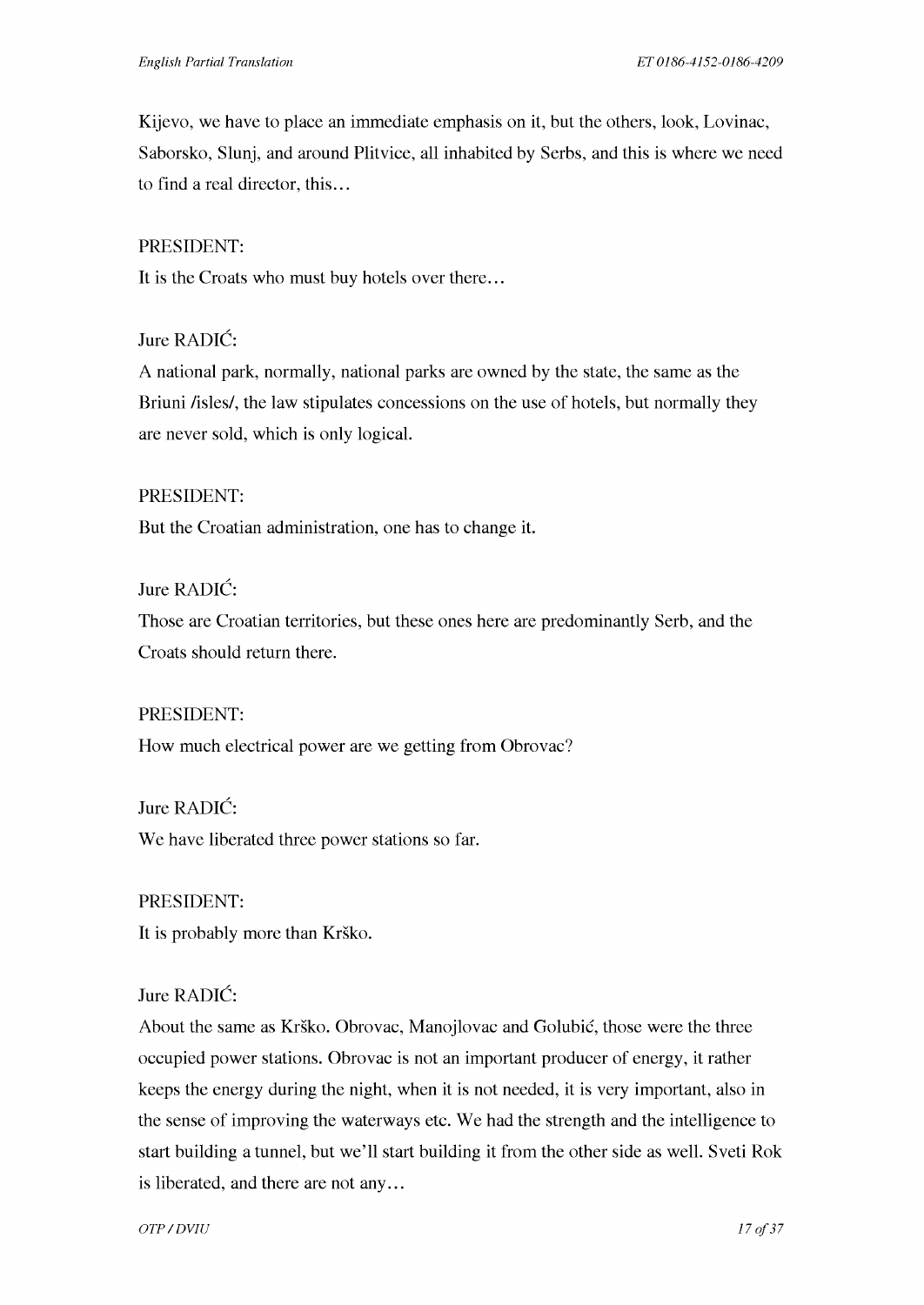The next concept is developing the roads in the area, which we can look at differently than in previous conditions. Railways employ a lot of people, around 20,000 from Ogulin to Split, almost like an army, and those were Serbs mainly. I have extracted information by myself, regarding the number of staff. Let us say, in this area, if you take this map, which was predominantly Serbs, the rate of employment was much higher than in Hrvatsko Zagorje. Lapac had a higher employment rate than Klanjec, and those were all state /sponsored/ jobs.

## PRESIDENT:

Though four is probably enough, they built 14 railway tracks in Knin, a school, they worked.

## Jure RADIC:

Knin does not need such a school, it could become a school for officers, there is also another building suitable for housing both elementary and secondary schools, and perhaps for non-commissioned officers, and also one of the state, something that we can control, the same as HEBRANG. I confronted him even in the Government session, and told him that I would put one-half of Knin hospital to other uses. I told him, let's build a military hospital, because we do not have one yet, the only one that is better is in Zagreb, but it has already been equipped. Let's say, a hospital specialising in the needs of the army. We have said it, our system is such, but a war veteran, today he is being treated anywhere, why not treat him in Knin, and we are going to have such cases from Bosnia. If we had to start building in Knin, which I am against, because they already have too much over there, but especially if we are going to have this developed, even we need to start building new systems at once, using what we have over there to get people attached. For example, widows of the homeland war, with children, it is a crazy idea to accommodate them in Zagreb. Let's build flats for such, which we can donate, and we do not need to build anything else over there.

## PRESIDENT:

Istria as well.

Jure RADIC:

*OTP* / DVIU 18 of 37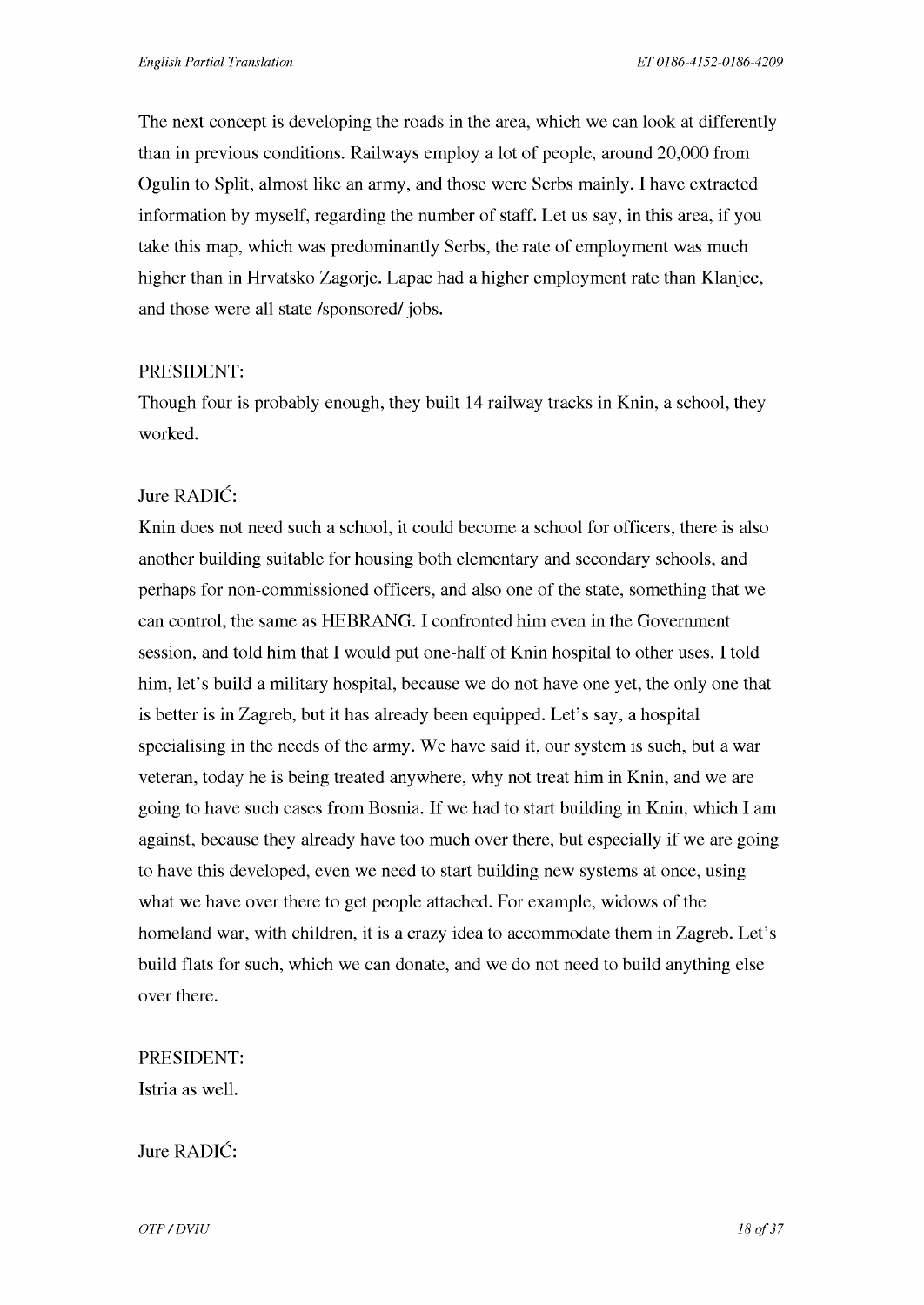Istria as well, I agree. It is not on this map, but it is definitely one area, we have to work on it a lot. Let me pull it out, it is a whole pile. I was thinking, and it is not being done anywhere, perhaps an administration at my Ministry related to this, but it is delicate, however, I have to have one assistant, I have to create one, think of one who knows about organised settlement, long-term, using incentives. We have to grant special tax benefits, with different rates for Benkovac and for Lapac. In Benkovac, life will go on, it will develop. Benkovac and Obrovac, in my opinion, Benkovac and Obrovac have a better potential to develop than most other areas in Croatia's interior, Ravni Kotari, with tourism at the front, the Zadar, Biograd and Sibenik Riviera, all together, the entire agriculture, well preserved.

#### PRESIDENT:

What I have seen, the agriculture, good work, because they lived there...

#### Jure RADIC:

Even they have accommodated people in cities, the ones we have expelled, the ones that went away from us, they were accommodated in those houses, and they worked.

#### PRESIDENT:

Do you have any information about their numbers before *loperation*/ "Storm..."

#### Jure RADIC:

Difficult to say. We know how many there used to be, according to the census, but how many there had been just before "Storm,'' I do not know.

#### PRESIDENT:

One hundred thousand.

#### Jure RADIC:

It is not 120,000, 50 or 60,000, that is a lot. And now even the little Vlaška /as printed/, this part, it becomes a lesser priority because all we need to do is bring settlers, and even that is not so important, to inhabit, Okučani we have, pretty well, but Stara Gradiska is a problem, it is a border area, and over there we also have enough flats, in which to shelter a border patrol detachment, or a place where people can come to with their families. This is where you have to play a role both toward the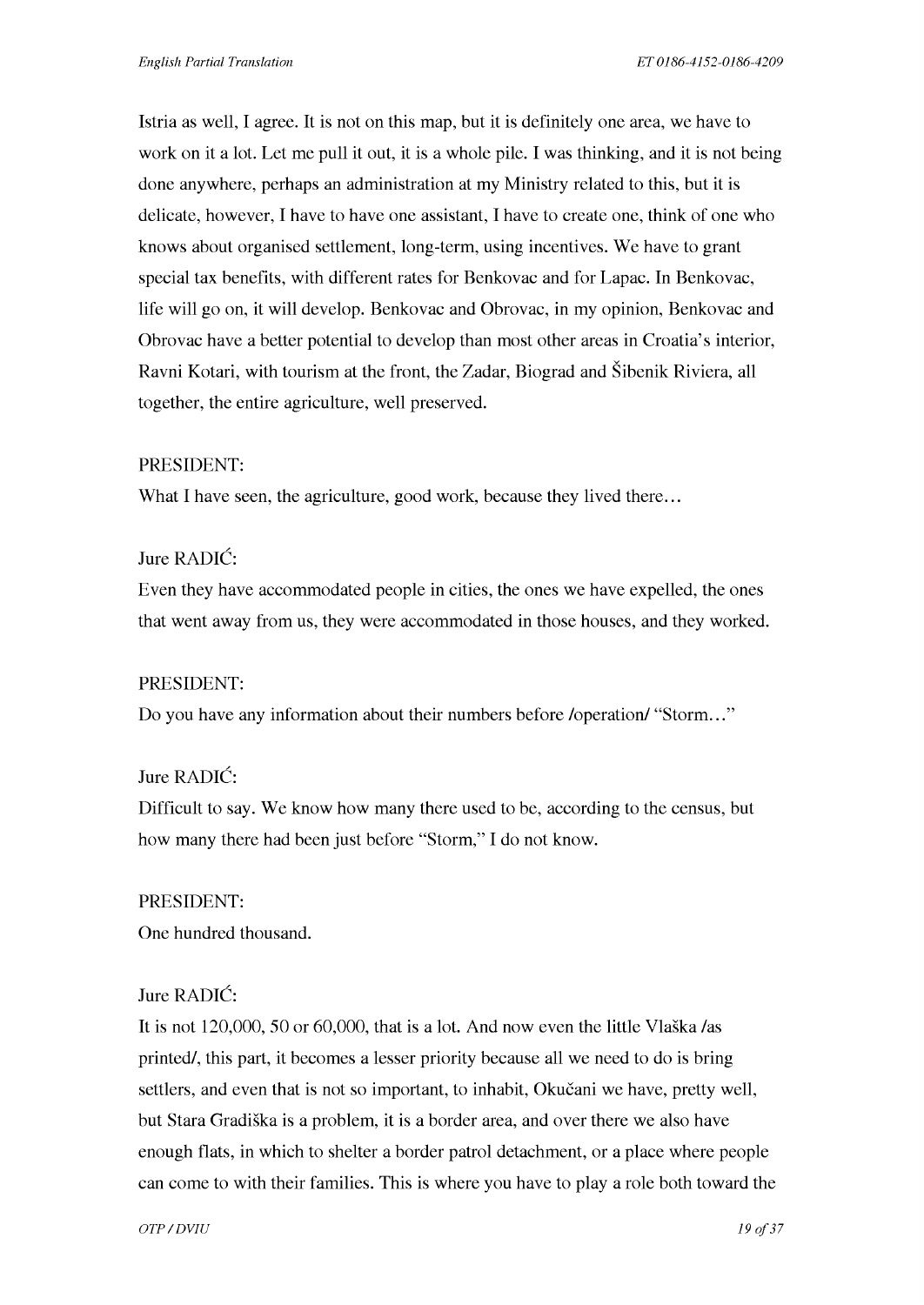police and customs systems. One gets a job in Gradiska, but also a flat, and has to leave Zagreb together with his family, and stay there.

## PRESIDENT:

One should spend, like in the foreign service, three or four years doing such services, meaning, three or four years in such flats, and then on to another place, if the flat is no longer available.

# Jure RADIC:

If any flats are left over, one could have a better opportunity than here, and there is nothing there. National interest is one thing, the market is another. Market logic must not exist in this area, in the first three ones here, including the wider area. I have marked more areas than were occupied, because in a way, to us, the whole of Lika is an empty space. There is as much space as in Glamocko, even that area is empty. There is nobody there.

## PRESIDENT:

Drvar, we have to take it, Licki Petrovac, Bosanski Petrovac.

# Jure RADIC:

Definitely Petrovac, it would be ideal, it has a good road, the shortest route from Zagreb to the coast. This is the area that Miro has mentioned to you, which they had taken after, much after the war, the borders were not AVNOJ /Anti-Fascist Council of Yugoslav People's Liberation/, and this thing with Bihac, it is quite important because our road from Zagreb to Split via Knin has to pass through there. Any other route would be much more difficult. Those are the options for the Zagreb-Split connection, the roads and the main road to Split, it has to pass though here, because Pljevisica is over there, it would have to go around a lot. If it doesn't work, one must relinquish such a route.

## PRESIDENT:

Where is the airport?

Jure RADIC: Right here in that area, roughly around here.

*OTP* / DVIU 20 of 37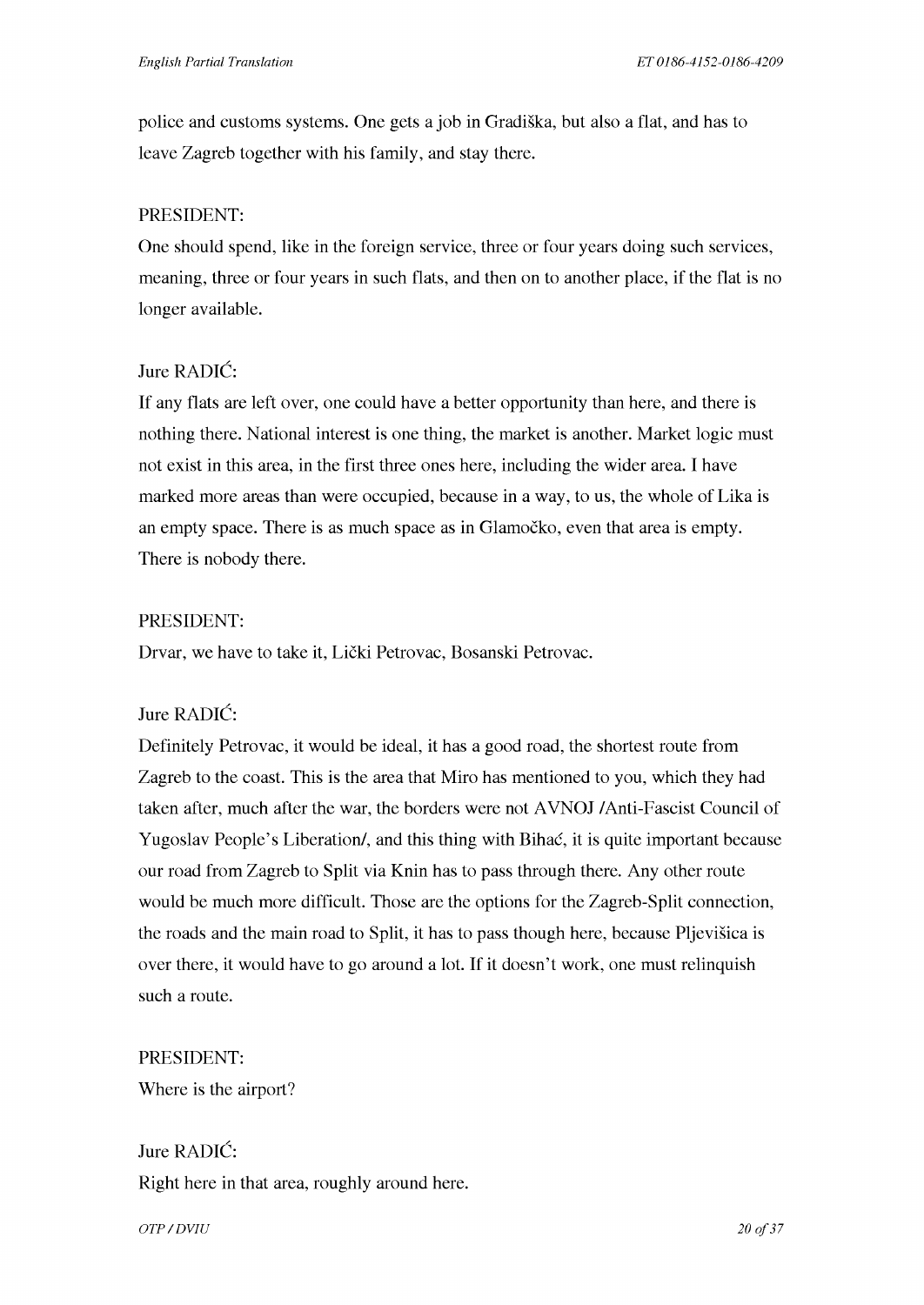The President:

They say it's mostly in the Croatian area.

Dr. Jure Radić:

The airport has 5 runways, 4 are in Croatia.

The President:

That should be taken. I told to MUDRINIC about the railway through Bihac to...

Dr. Jure RADIC

You can do it now, it goes through Bosanski Novi, Serb area, here, along with Una. Railway goes through Sisak-Sunja, the same is with Bosanski Novi. Therefore that railway is not... for us unless situation changed, but it is here in Bosanski Novi. It goes through Sunja, Kostajnica, Bosanski Novi, it goes through many parts of Bosnia. PAVELIC started to build...

The President:

... should, they have given

Dr. Jure RADIC

In the independent State of Croatia, PAVELIC started with the construction of Korana railway Zagreb - Split. It had not been passing through this area, it split behind Karlovac and joined here. Direction Karlovac-Knin, not Sisak-Bihac-Knin has been used. That is the best connection Zagreb-Split, through the valley of Korana, the route which now goes through Plitvice. One day we will probably get that railway built. We have to focus on that. That is the shortest link between the Zagreb and Split, it doesn't go through a foreign state.

The President:

We have to bear in mind to get half of Bosnia in some way.

Dr. Jure RADIC

Look at the railway we have, it goes around, Korana railway goes straight. It is 100 km shorter, it is more important for the nation and it's profitable. The construction started. Lika railway is fine but it is not electrified.

The President:

Is that a problem?

Dr. Jure RADIC:

*OTP* / DVIU 21 of 37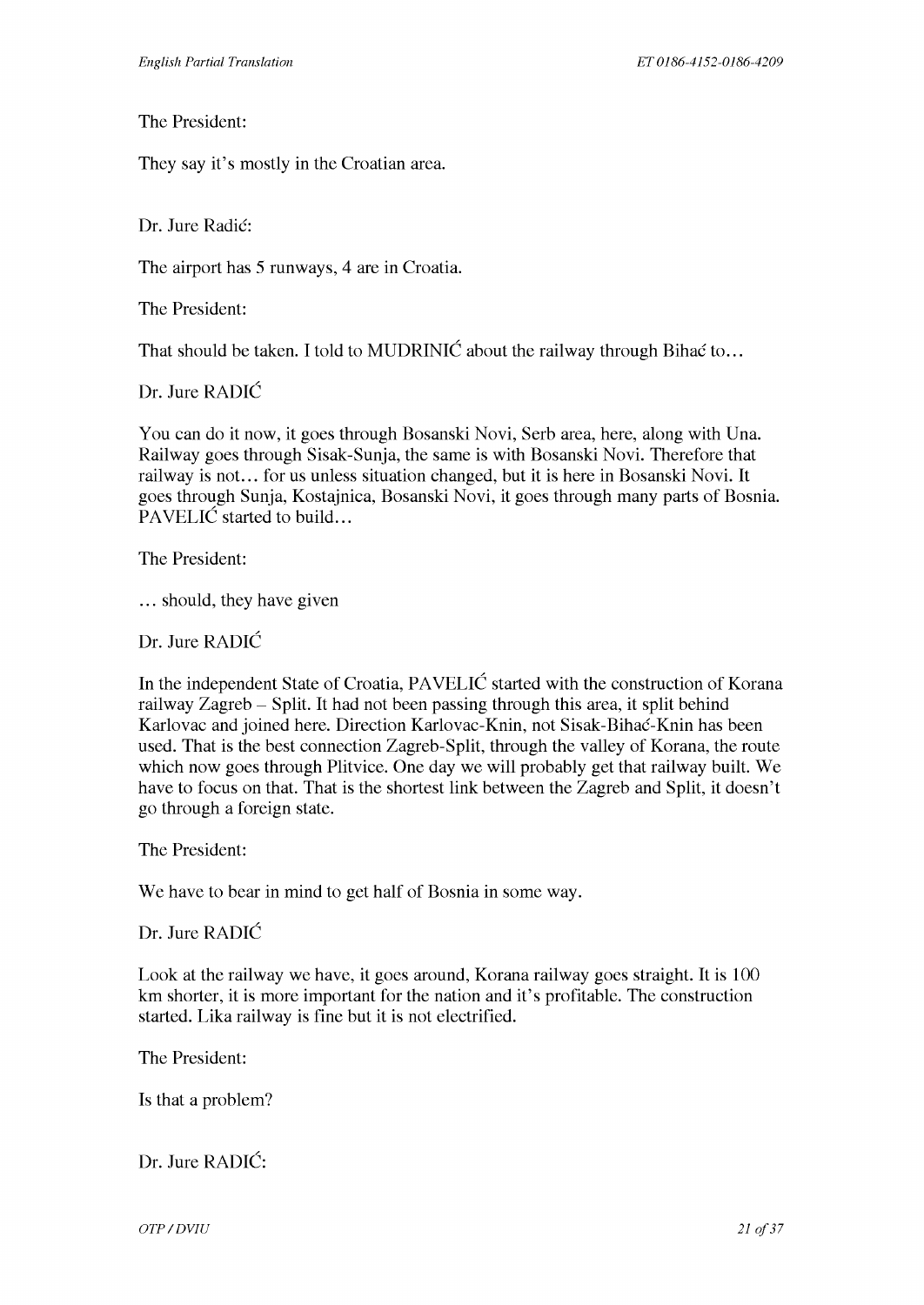That is considerable investment and it takes at least 2 years to finish it. Bihac-Knin line is electrified. It is electrified all the way to Knin , yes, that is Lika. Goranska is approximately this red line, it has better conditions and makes the route shorter. This one does not have it at all, it goes in direction of Rijeka and splits at Ostarija. Valley railway Zagreb-Rijeka is under construction and it will probably go until this plateu and then in the direction of Rijeka. These are the most realistic options. It is important to reopen the traffic. If it has been in function for 150 years, it can be in function for the next 20 years.

The President:

Yes, but this west for the valley railway...

Dr. Jure RADIC

We have to start with the "Valley" because Zagreb-Rijeka is the priority, highway too. I think that we are ready for that project, also for some concessions. We have missed a lot /as written/ out of discussion. French, they are  $20\%$  lower then during initial progress. Since it is freedom now, that will certainly move forward.

The President:

We have to take care of it.

Dr. Jure RADIC

Yes, I agree with you and what is possible to do with our own resources should be done. Construction of the road will attract people. Secondly, we have to focus on return of the Croat refugees from Germany, 50 000 of them. They still have refugee status over there.

The President:

Do they have refugee status over there?

Dr. Jure RADIC

In Germany, yes, they do.

The President:

Granted by Germany?

Dr. Jure RADIC:

*OTP* / DVIU 22 of 37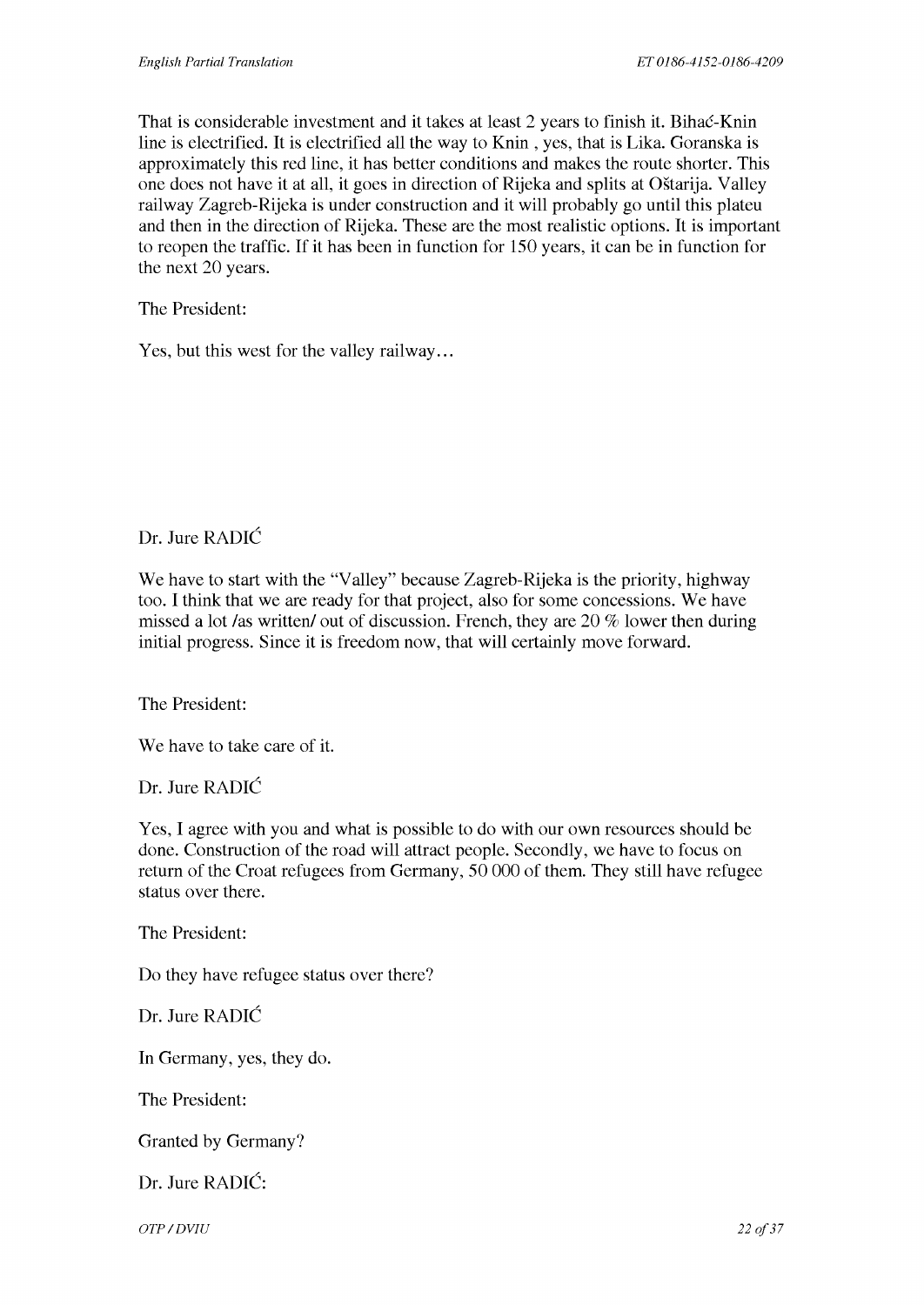By Germans.

The President:

We can go with that. Germans will really gladly offer to organise a planned return.

Dr. Jure RADIC:

We can do that with Germans. I talked to their Minister SCHEIBER. He even offered us some money for each returnee.

The President:

That is all right.

Dr. Jure RADIC:

Those relations can be strengthened and they can be returned.

The President:

Jure, create a project now, say, we offer apartments, land in this and this areas etc., come back.

Dr. Jure Radie

Ok, we will take care of it in accordance with instruction of the government. They have soften it just a little bit because obviously the legal aspect of that is...

The President:

Which one?

Dr. jure RADIC

According to present instruction it wont be given in possession but in use because the world...

The President:

For how long?

# Dr. Jure RADIC:

*OTP* / DVIU 23 of 37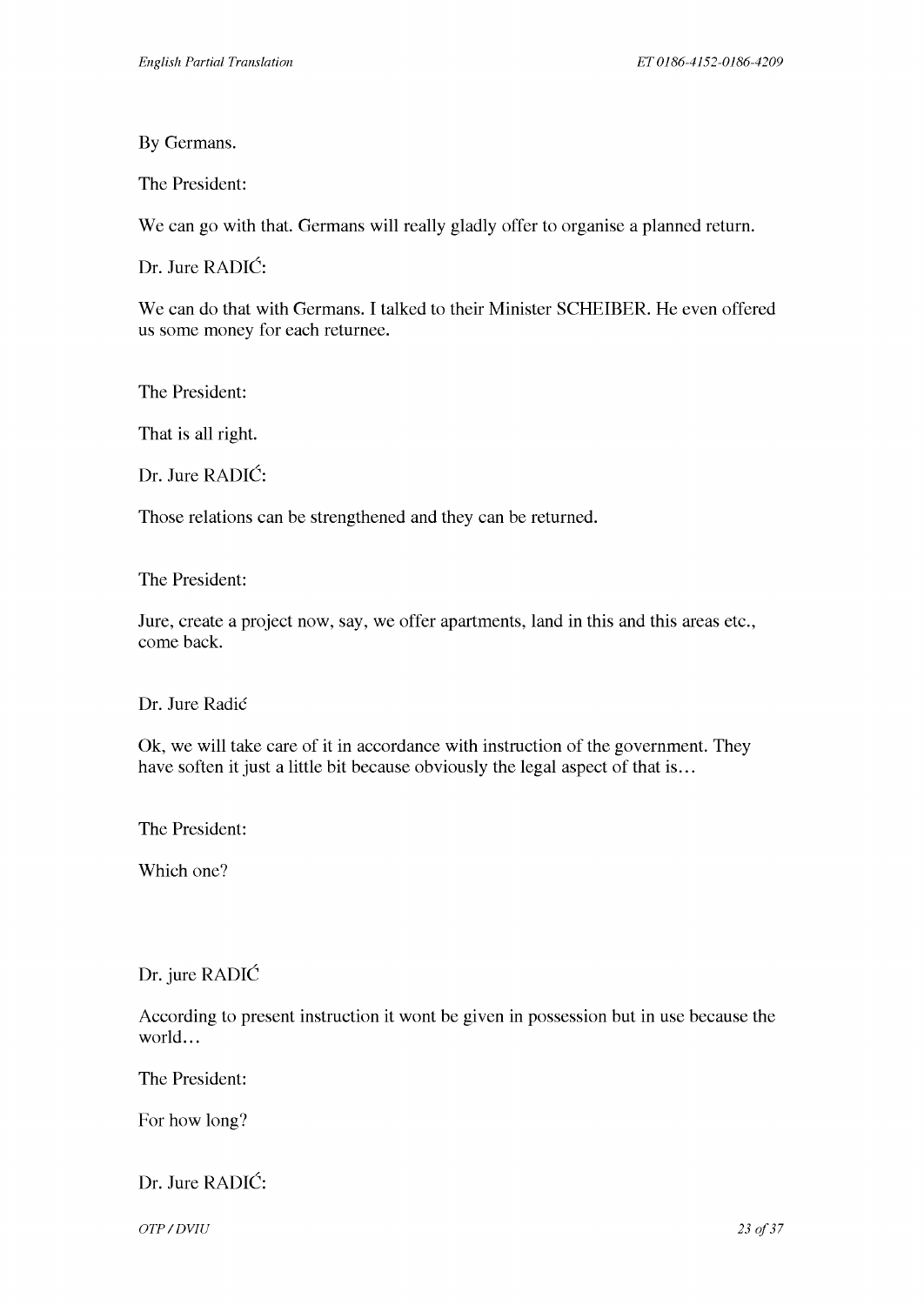To use it for 10 years, which is not bad. During that period man has to live there, because someone might want it to sell it. After 10 years man would become owner. There is a point in that. Now, the crucial issue is to agree upon division in the Bosnia, what belongs to Croat, what belongs to Muslims. We have to offer an accommodation here for the refugees from Muslim areas. So, what are we definitely giving up in Bosnia? I believe we are not definitely giving up on Posavina, aren't we? Most of the people are from Posavina, we talk about 100 000 Croats.

The President:

Between us, it is almost illusionary to expect that we regain some areas of Posavina, it is important that we keep under control what we have now.

Dr. Jure RADIC:

So, one problem is Posavina, other is the central Bosnia from Tuzla all the way to Vitez, including Sarajevo. That is hopeless.

The President:

Therefore, we are focusing on Busovaca, Bugojno, Novi Travnik, if we can get that.

Dr. Jure RADIC:

Look, we can get Kupres back. It is unreasonable that they do not want to return but still stay in the hotels. They say that some hill above them has not been liberated yet. They call it Demirovac, which is directly above Kupres. As I was told, there were Serb villages in this area, which are now being settled by the Muslims. Our people refuse that. We have to find a way to return people over there. Kupres, it is not strategically my priority but this hinterland of Dubrovnik, that is also important question. We have to keep Stolac Croat, probably Trebinje if ... This is the priority just as Petrova Gora, as Banovina.

The President:

If we could do something with Jajce...

Dr. Jure RADIC:

That will be difficult with Muslims.

The President:

The best solution is to make a deal with Muslims. On the other hand, our strategy has to focus on keeping them close to us and convert them to Croats gradually. That will be very difficult but not as with Serbs today, because Serbs had Belgrade and power, they won't.

Dr. Jure RADIC:

*OTP* / DVIU 24 of 37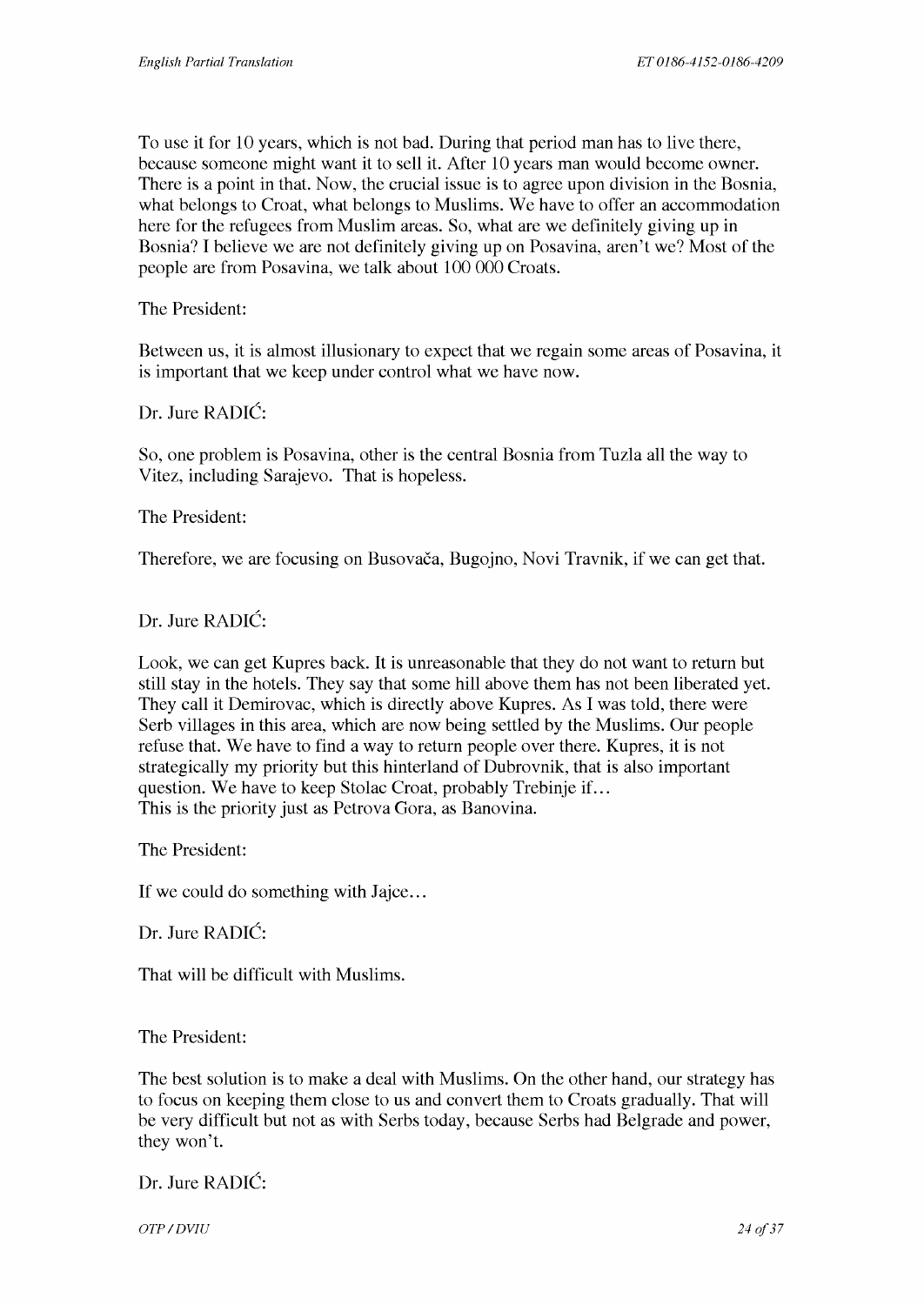They won't, they will have support of some Muslim countries. We need two options, one is clear Croat option, it's existence is certain and the other is to use any opportunity to take more where we can. Then, on top of all that our demographic program comes. Of course, it is pushed aside because of the war and all troubles. Still, I will always support it. Considering the state budget, we have to allocate more funds for it.

The President:

We have to. Besides mentioning it, even NIKICA does not know if it increased. All right, national resources enlarged.

Dr. Jure RADIC:

Look, at the last session of the government, I was the only one that voted against the state budget, not because of the renewal but because of the demographic policy. We even have not fulfilled our lawful obligations towards children. I have told that in public. I had voted against and that was recorded. NIKICA accepted that. We already have laws regulating that matter, how much we pay for maternity leave. We do not pay even that. That is why I voted against.

#### The President:

So far I have been patient with that Government policy because of the general situation, therefore the coalition... That is history. We are going into elections and Government has to carry out its function, not to be some kind of opposition with bigger responsibility.

## Dr. Jure RADIC:

It is good when we agree and adopt something. I have to defend my position in public and I did. We adopted more then it had been before but we even have not fulfilled our lawful obligation. On the long run, that is the most important.

The President:

We have empty country now.

Dr Jure RADIC:

What are we going to do with it?

The President:

*OTP* / DVIU 25 of 37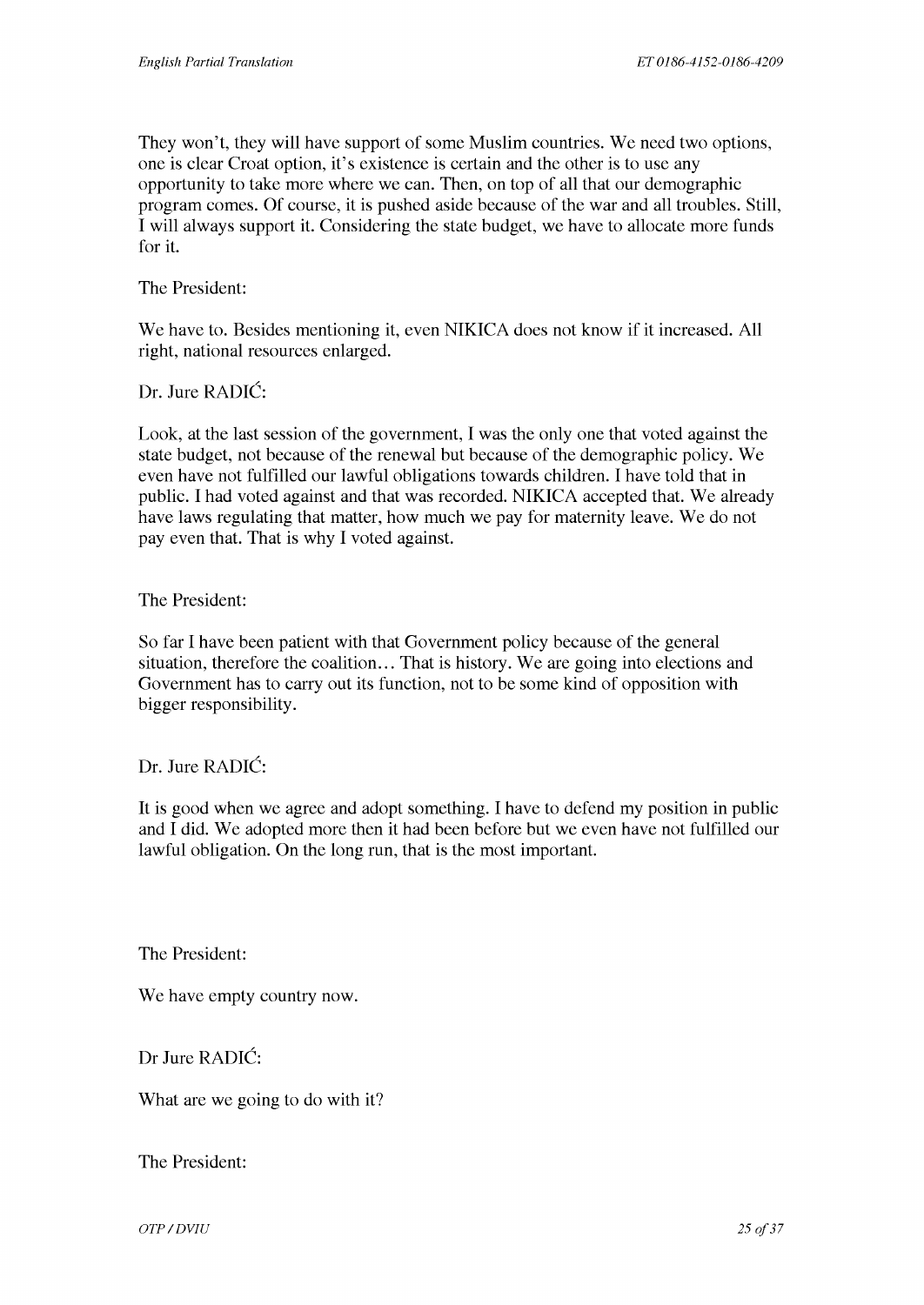Especially regarding the Bosnian issue.

#### Dr. Jure RADIC:

People are willing. I can see that. I have been abroad often and I noticed that people were also willing but they sill have fear of bureaucracy, fear of spending hundreds of months for preparations to open a company. We have to be very efficient in this. There are situations when there is no need for purchasing at all. In Lapac, you can simply get a land and a company if necessary. It would even be necessary to pay to move this project forward.

The President:

We should pay them. Planes and boats can immediately transport at least thousand of people from Chile, Argentina and Australia here.

#### Dr. Jure RADIC:

Correct, but here it is important, as always, they will be accommodated in Zagreb, that is the problem. That has to be strong hierarchy, I insist on that. Obrovac is not important to us at all, that is one town that will successfully develop. That is one of the most beautiful towns of Croatia, on the mouth of the river Zrmanja, nicely preserved, nicely built and with good traffic connection. Pontoon is not that important to us any more, we have the bridge in Obrovac and it can be used, that is 15 km longer. We are building big bridge now, work on it is going just fine. That will be finished until the next year, until the Statehood day. Mobilisation slowed everything down a little bit, but it doesn't matter. That is the picture of construction sight now. I wrote that because journalists write nonsense. This is interesting, out of 16 largest concrete bridges in the world, 5 is in Croatia. We are really good in this, much better then in other activities. So, there is the list of 16 largest reinforced-concrete bridges in the world.

The President:

What, which one is that?

Dr. Jure RADIC:

Land St. Marko in the direction of Krk. These are two bridges, one until St. Marko and the other from St. Marko to land.

The President:

That is very interesting.

#### Dr. Jure RADIC:

So, out of 16 largest concrete bridges, we have 5 and along with the construction of motor road in Sibenik area /as written/ will probably be constructed. Okay, I have to organise a group of four, five competent people in the Ministry, which will deal only with the Croatian strategy. Consequently, we have to create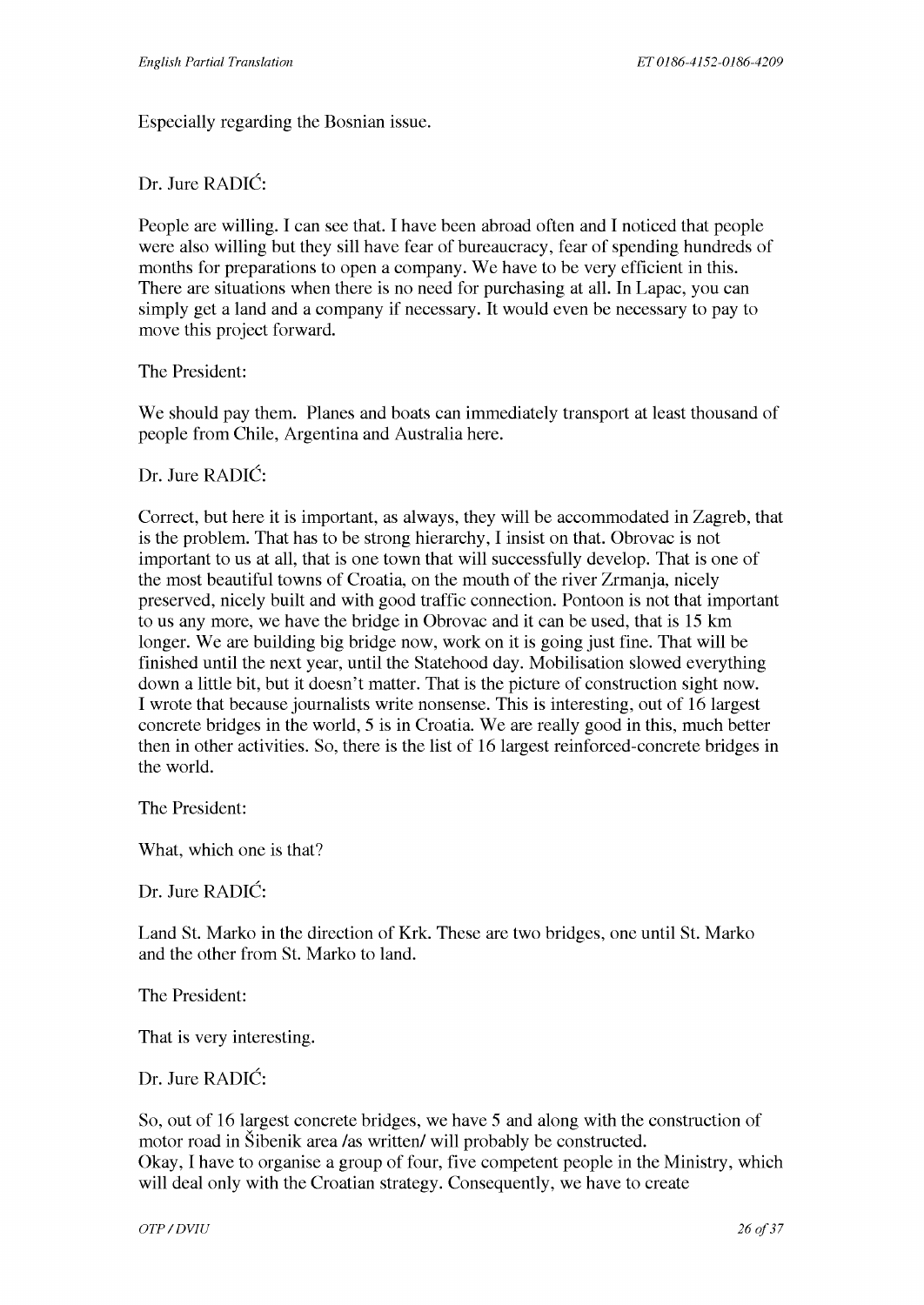organisation according to the strategy. In regard what REBIC did, day before I had talked to him and instructed him to move...

The President:

Okay, why?

Dr. Jure RADIC"

He is such a good man, he wants to help people. He had said that people would go to Glamoč and Grahovo. After that I heard on the television that people got settled in Varazdin.

The President:

Or Laoac or Gračac.

Dr. Jure RADIC:

Yes, it is clear, this part down there, I wanted to say for the first group.

The President:

All right, get this prepared for me. It is the same problem with whole Croatian army, for Bosnia I also ask...

Dr. Jure RADIC:

Strategic areas and Croatian back...

The President:

Let's establish the politics.

The President:

Have you started on the level of Government as a whole or the cabinet, some discussions regarding the elections?

#### Dr. Jure RADIC:

Pre elections, yes, we have, in Government as a whole, no. In cabinet, we had discussions almost every day. We had discussion this morning, MISETIC was present. We will have Government on the  $30<sup>th</sup>$ ; we have tomorrow but it is about these problems, about creating conditions for the normal life in these areas. Then, on the  $30<sup>th</sup>$  we have laws regarding the elections, which have to be prepared for the parliament. We discuss about that every day. We try to solve it without the administration and to keep it among us. I was surprised that we managed because there was the Presidency and you said that at the Defence and National Security

*OTP* / DVIU 27 of 37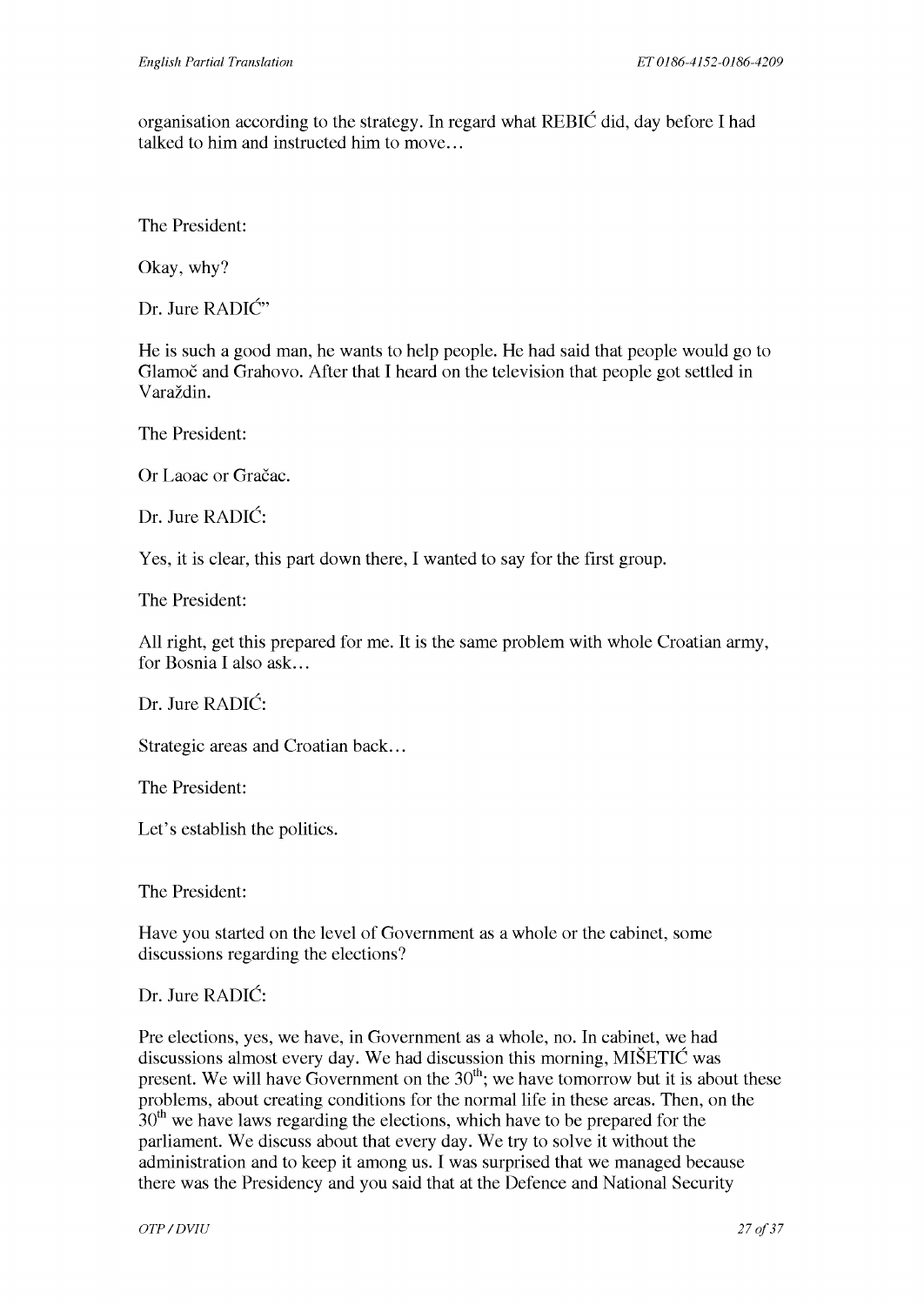Council. Still, it did not appear in public, it did a little bit, but not as much as I thought it would.

NIKICA is about to leave. You will decide on that but I think that he should stay some more time. But in this context, depending on how the parliament will be ...

#### The President:

Ok, The parliament will be more determined than before.

Dr. Jure RADIC:

Yes, I also believe in that, but I would like it to be of greater quality.

The President:

In my opinion the Government should be smaller, completely depoliticised and inside the Croat Democratic Union, the Government of the implementation politics.

#### Dr. Jure RADIC:

I agree with you. The Government can be reduced by one third. We often made compromises, we don't need so many vice presidents either.

The President:

The vice presidents have to be leaders of the main Ministries.

#### Dr. Jure RADIC:

Yes, that is like in Germany. I agree with you. In that sense, we have to reduce the Government and increase the responsibility and to have better relations with the Parliament. There were two political options, the Government and the Parliament. You were the only one who united these two options, who was above that. I hope that the Parliament will be more competent and more professional. I As written/, what we call extreme right, but that is not important, under this war circumstances it had to be like that. As for Government, it needs to be more focused on the development, we have create investments not to break even losses. Who is going to break even INA debts? I don't care about that. If someone wants to break even, let him do so. We discussed the debts of Kutina in Government, but if you ask me whether we are going to build the motor road Zagreb - Rijeka or to consolidate Kutina, I vote for construction of the motor road Zagreb - Rijeka because that road will bring profits which can pay off Kutina debts some day. Ok, I speak generally, the best option is somewhere in the middle. The crucial thing is to go after these investments. Now that we gain freedom and all of this, we need investments. Without them we will be nowhere. At this point I anticipate one Government for the short period and then one more stable and on the long run. I don't know why but I have that feeling. Also, try as much as you can to avoid sending people who will go in government to the parliament. This way we are weakening the parliament. There are 15 or maybe eve 20 of us holding some positions but we have actually elected for the parliament.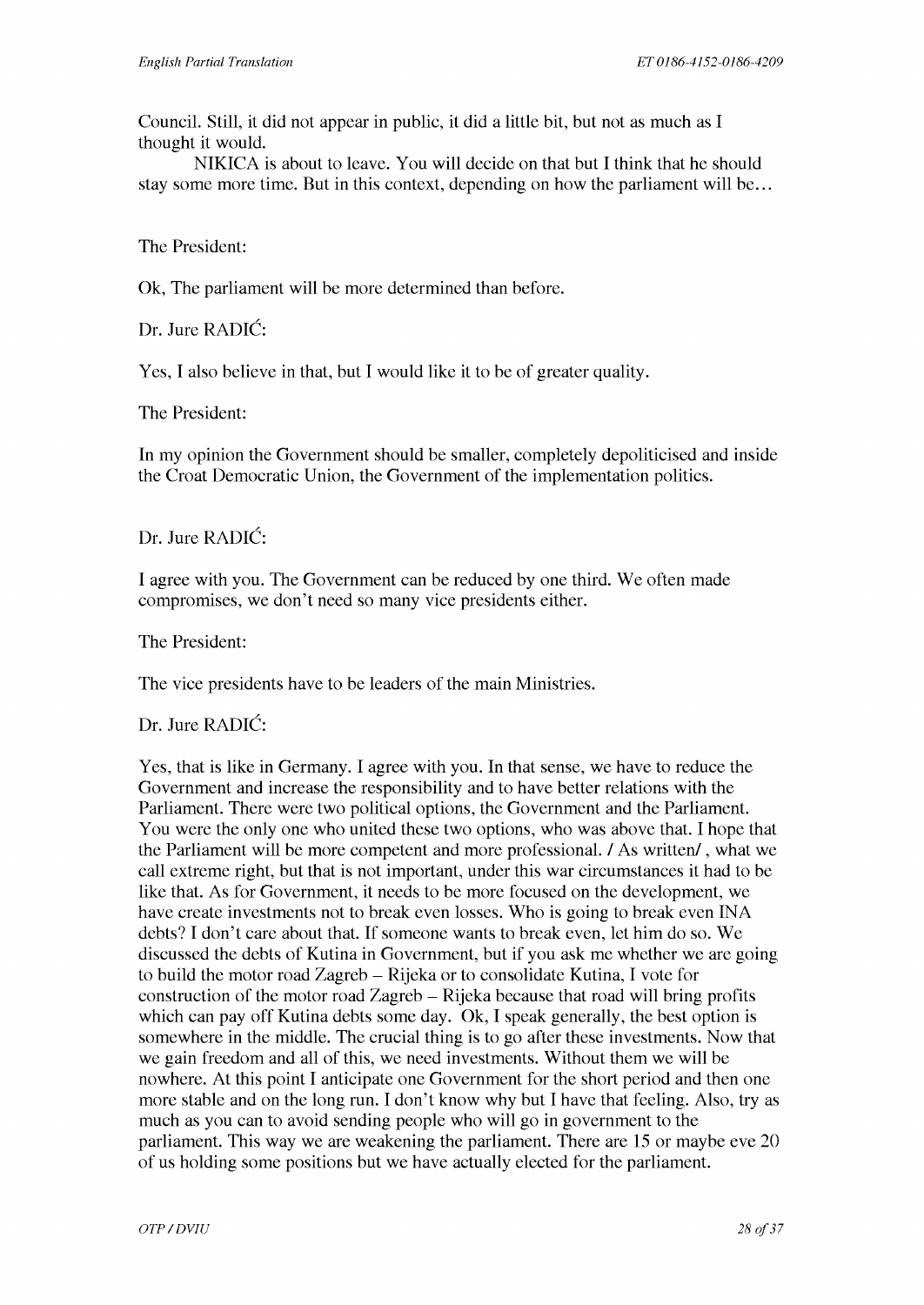#### The President:

Or on the other hand to make possible by election law to let this deputies from the state list to...

Dr. Jure RADIC:

You put on the top. It is logical to put on the top of the state list people of best qualities. These best people go to the Government and then less qualified people come to the parliament. Still, four years are behind us, some names are not under doubt. Probably, it is going to be easier to create state list then three or four years ago. Why should someone protect himself by being a parliament deputies, being this and that. We have to deal with that. What are these personal reasons that someone should /as written/. We don't need triple cover for some persons. Why does the executive of the big company have to be in the parliament? Recently KATICIC involved in the parliament discussion exclusively as the director of the bank, not as the parliament deputy. I was present on this session. Therefore, the executives of the big companies are not needed there, we can find enough competent people.

The President:

Because he is not among...

Dr. Jure RADIC:

Exactly, in that case, he is nowhere. He can not carry out both jobs capably. I strongly believe that we are going to have two third parliament majority now.

The President:

I think that too.

Dr. Jure RADIC:

Then, many things could be implemented.

The President:

On saturday we will go with that train Zagreb-Split, with send off in Zagreb and welcome in Split, with stops in Karlovac, Gospic and Knin. Then we will have Croatian Democratic Community elections.

Dr. Jure RADIC:

Pre-election cycle started. I think that we have no fear, there is no need to go with denationalisation at this moment, but let's say that is one of the first jobs to be done.

*OTP* / DVIU 29 of 37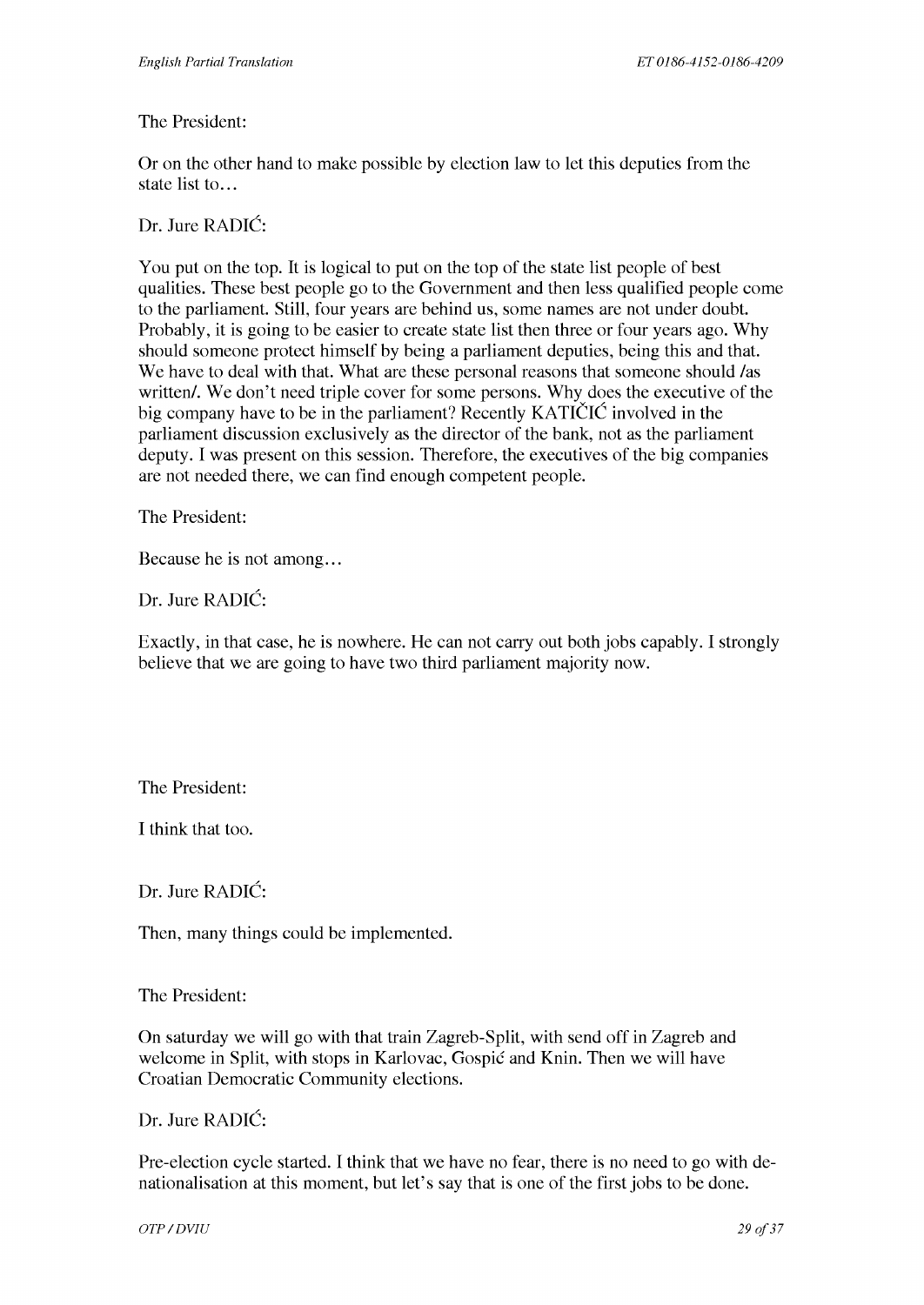People do not understand why was that not possible before. Still, we are really going to do that and finish that process. Why should not we carry out a de-nationalisation?

The President:

We have to do all we can.

Dr. Jure RADIC:

We won't make bigger injustice then it has been up to now.

The President:

We will correct that partially.

Dr. Jure RADIC:

You will have all clear before the party elections. It would be proper that vice presidents of the party become presidents of the parliament and Prime Minister. You have to decide on that.

The President:

Candidate has to be at least a member of the Presidency or the vice president.

Dr. Jure RADIC:

Maybe it is even better if he's the vice president.

The President:

I have to go on the Presidency.

Dr. Jure RADIĆ"

As for party elections, I do not have any too positive expectations, but Ok.

The President:

We are getting Split.

Dr. Jure RADIC:

I know, I know.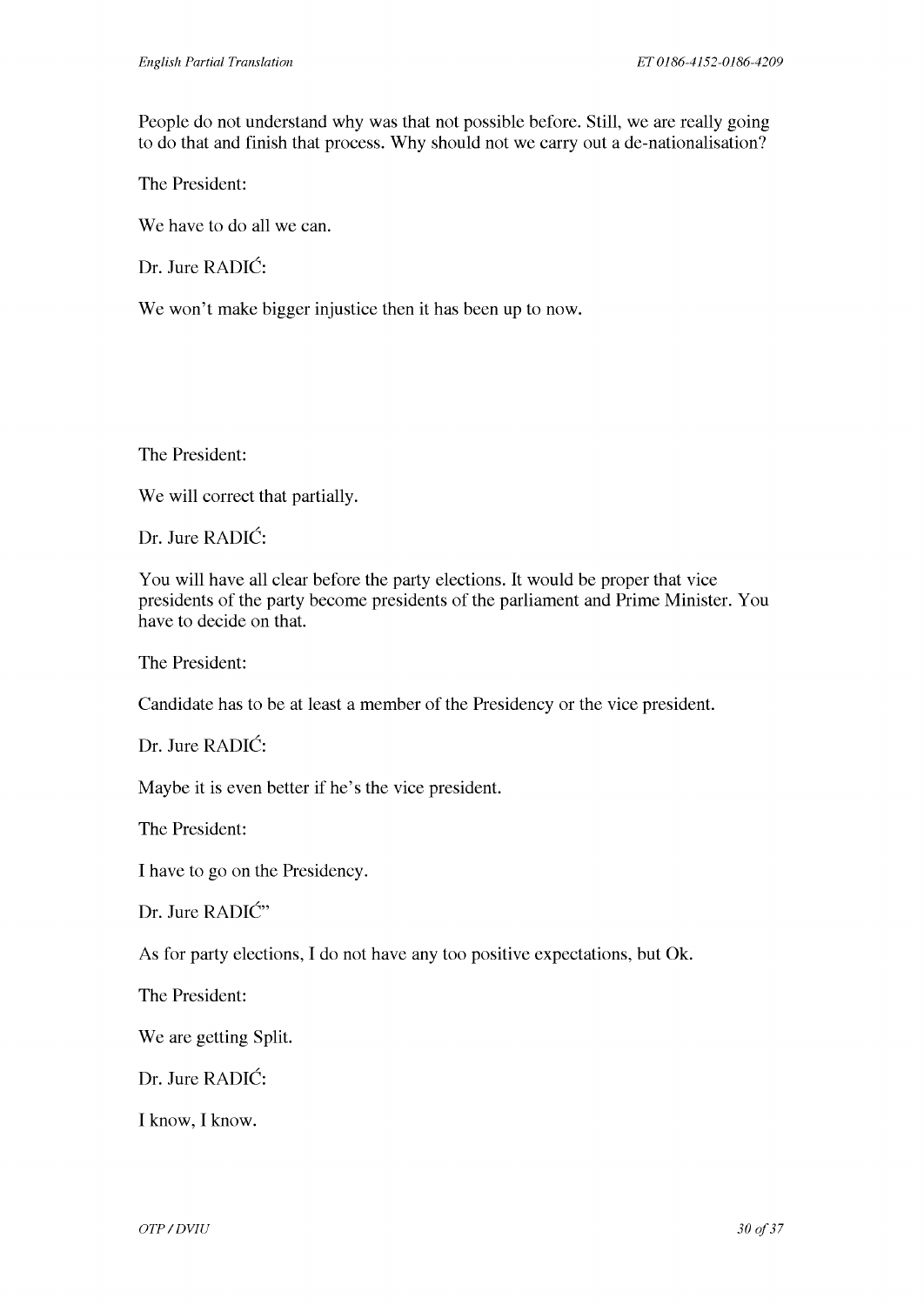The President:

Five counsellors and GRBIC are coming to the Croatian Democratic Community.

Dr. Jure RADIC:

GRABIC is in Zagreb, he is waiting for my invitation to meet me.

The President:

He was here already. We agreed about all of that. Five of them have already signed admission. Moreover, he has some respected university professors by his side.

Dr. Jure RADIC:

These people have to be appointed in the Presidency of the Croatian Democratic Community because our Presidency of Croatian Democratic Community in Split was not competent.

The President:

Osijek is the problem.

Dr. Jure RADIC:

Osijek is very difficult, Sibenik is also problematic. We don not have staff problems in Brod, county head is very good, very good. I am often in Okucani, he is very good. I think he is one of the best county heads.

The President:

Seriously.

Dr. Jure RADIC:

Seriously.

The President:

PITLOVIĆ?

Dr. Jure RADIC: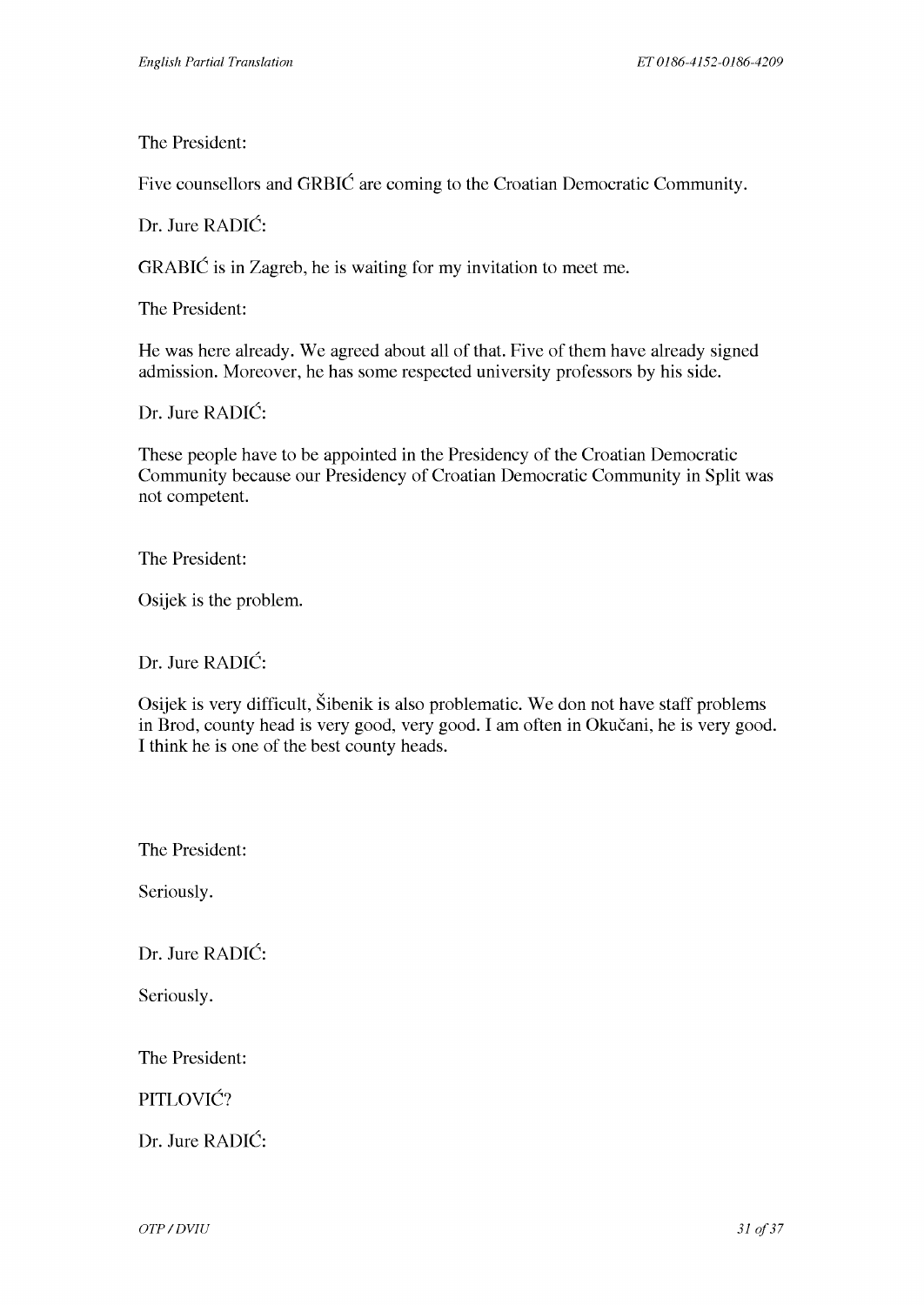Yes, out of 21 that we have, he's one of the best. Are we going to, I prepared for this a little bit too, to change the borders of the counties or are we going to postpone it for a while?

The President:

I think that this would be difficult at the moment, these two months, hardly ...

Dr. Jure RADIC:

In that case, we should postpone it. There are four problems so I wanted to draw that, at least that part down there.

We have been forced to put in counties following recent logic. Knin has to join Sibenik, these are approximately the borders of the Sibenik diocese. So, that is history and they have done it before. Until recently Knin was cut off, until now Zadar county was up to Plitvice. Lika should get that. It is not logical that Pag belongs to Lika. I was in Pag yesterday and talked to the people there. They think the same but the question is...

The President:

Something new might come...

Dr. Jure RADIC:

Maybe it can be seen a little bit, Zadar will not be a small county considering that all islands and that area will be a part of a county. Coastal area is questionable, Karlobag, I think that Karlobag belongs to Zadar too, even though that is the question.

The President:

That is connected with Lika.

Dr. Jure RADIC:

We shall see about that. The question of Senj, does Senj belong to Rijeka because that is Croat and will support Rijeka region which borders Lika until Velebit, like it is geographically, not at the sea, I do not. ..

The President:

I think that Lika-Senj...

Dr. Jure RADIC:

Lika will be satisfied because it's getting half, half of its size comparing to what it had before /as written/

*OTP* / DVIU 32 of 37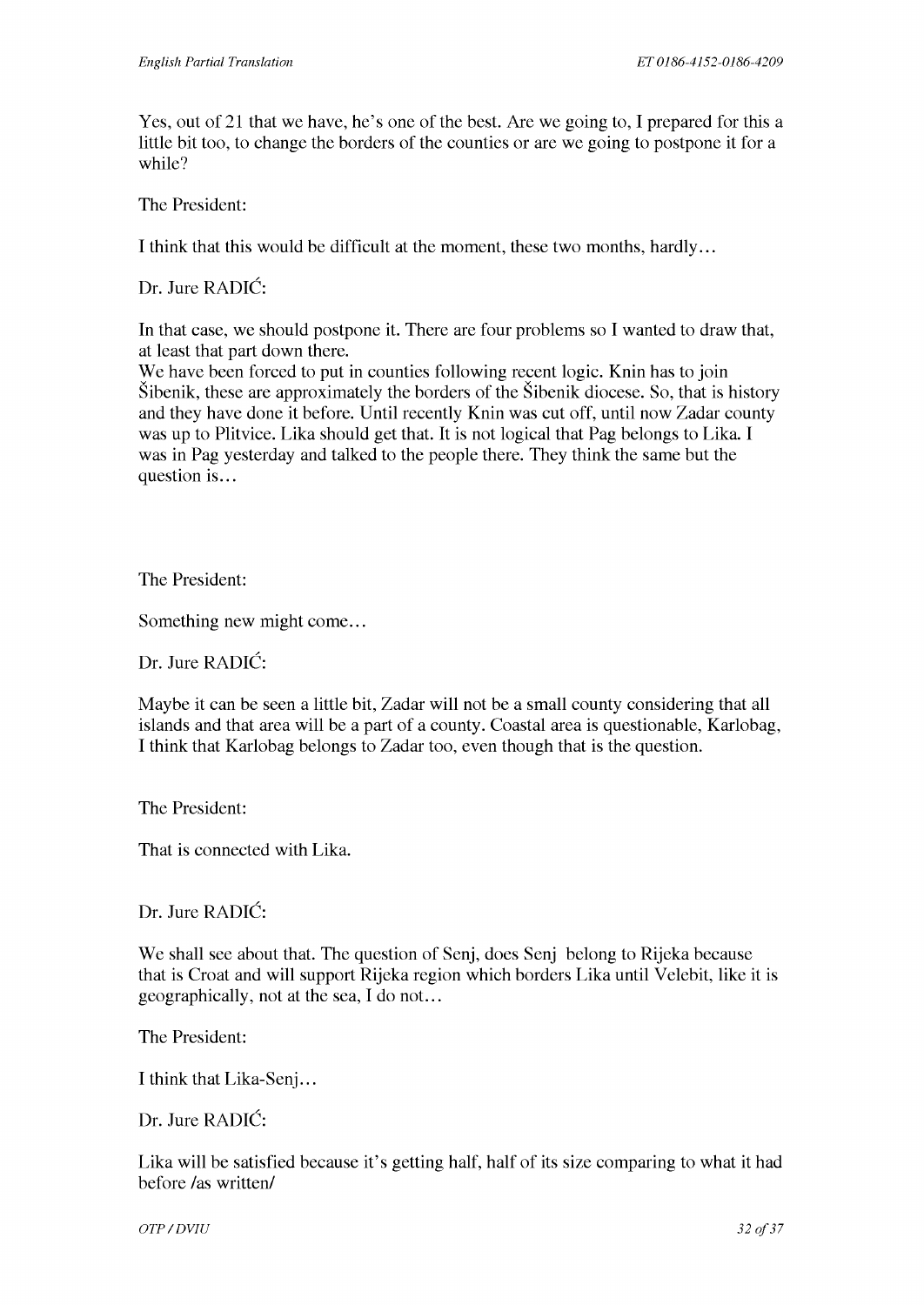The President:

However, it is connected with Karlobag, politically and geographically.

Dr. Jure RADIC:

Ok, area down to Starigrad including Senj can belong to it but Pag has to be ...

The President:

It has to be enlarged a little bit.

Dr. Jure RADIC:

Lika, Zadar and Sibenik counties would change. The only question is whether we should create a new county Moslavina or to join it. I am more in favour of Bjelovar. Also the northern part can be adjusted with Virovitica and Krizevac.

The President:

What to do with Sisak?

Dr. Jure RASDIC:

It is enough. This down there should be clear.

The President:

In fact, there would be no enlargement but change of the borders.

Dr. Jure RADIC:

The number remains the same.

The President:

Less Zagreb.

Dr. Jure RADIC:

Split functions satisfactory down there, there was a question whether Lastovo joins Dubrovnik, Split. It belongs to Dubrovnik and should probably stay like that.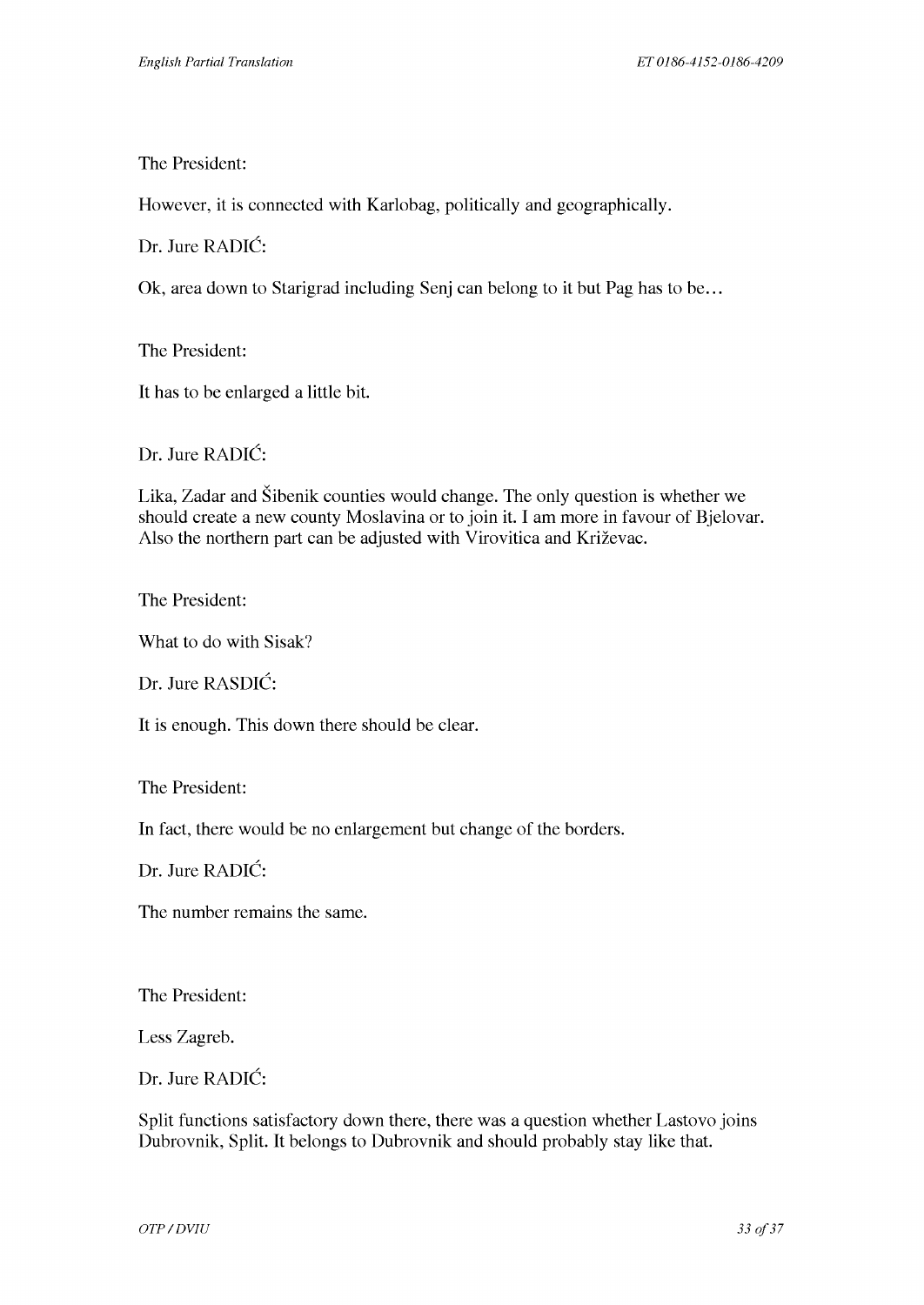The President:

In your opinion, where we have problems?

Dr. Jure RADIC:

Are you talking about Croatian Democratic Community?

The President:

The Croatian Democratic Community and the county.

Dr. Jure RADIC:

There are problems in Dubrovnik, relations between Men from Herzegovina and Dubrovnik natives. Herzegovina stream prevails in Croatian Democratic Community, especially this BRNADIC, he is a little bit to aggressive, He is the man from Herzegovina. BURIC is the man who knows how to adopt, Dubrovnik people do not held anything against him, but it is different with BRNADIC. Dubrovnik natives feel pushed aside.

The President:

We have the same problem in Osijek.

Dr. Jure RADIC:

Even more emphasised.

I expected Metkovic to force on Dubrovnik which is strong Croatian center, but it did not, they are out, Metković and Ploče. That is lost, it should be more from that area... I was watching Dubrovnik and there were problems there. I think that some people from here are bad. PASALIC is in good relations with BRNADIC, they played some games. Split will improve; still, some things have to be done. That can be done with the mayor. Sibenik is bad. There is good new sub-governor in Sibenik, he was also the president of the football club. He could have been a head of the county. We were friends back in college days. Drnis is now here, soon Knin will be in that county. Sibenik will not be big problem, it is more problematic regarding the county then the Croatian Democratic Community even though there was one group which became an outlaw and constantly blocked the work of the parliament. Person named SKUGOR and two more, and despite the fact that we have the majority, we can not reach al decisions at the Parliament because these three men vote as they wish. We have 22, 20 is the majority. That is the similar problem as the one in Brod.

The President:

Regarding the party and the state we have to / as written/. GLAVAS creates state problems. The other thing is we make decisions, they do not carry them out.

Dr. Jure RADIC:

*OTP* / DVIU 34 of 37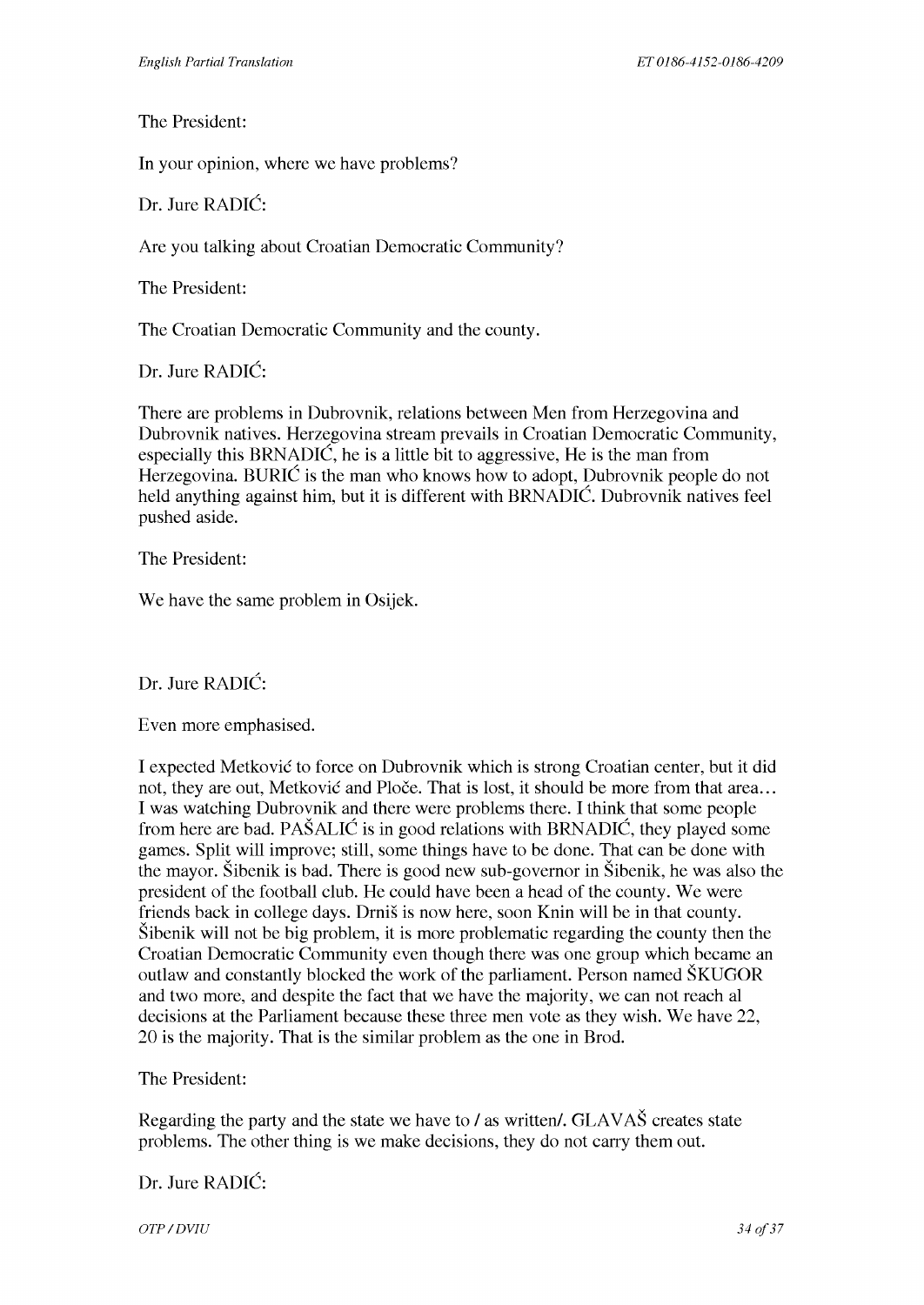The Presidency has to efficiently work more often, maybe only the leadership but it has to be the written conclusion and everybody should get it. I feel responsible for that when I had been the main secretary. We had some other troubles too.

The President:

Not only other troubles, this political situation.

Dr. Jure RADIC:

You did a perfect job, history will be the judge of that. Still, the coming period is very important. You have to prepare Croatia for the future time, that is the main task. Croatia has to avoid facing the situation like Yugoslavia did after...

That often happens after the period characterised by the strong personalities. That is very important. We have to create conditions to prevent Croats from... It was a beautiful picture to see the people from Varaždin and Split entering the Knin together. On the one wall in Kupres, the message "Cedo, you will not come back" can be seen. Our future has to be built on such things...

The President:

We have to return 1000 people this year, until the next year 200 000, 300 000 people. In that case, from the political point of view, we solved the problem.

Dr. Jure RADIC:

It is not good in Rijeka, speaking of Croatian Democratic Community. We have to win the cities that we have not won so far, especially Rijeka and Osijek.

The President:

There is weak possibility for Dubrovnik.

Dr. Jure RADIC:

Overt there, the mayor is a man from Dubrovnik, we should get more focus on him. We do not have to eliminate those, if the mayor and county head are together, that is all right. North, it would be good to win Varazdin, Koprivnica, Bjelovar, the elections are on the way, that is the reason.

The President:

Political situation is like this.

Dr. Jure RADIC:

It is good for the Parliament, but it is good that we do not have the local elections now. There are several departments in the town, which do not function well, new men

*OTP* / DVIU 35 of 37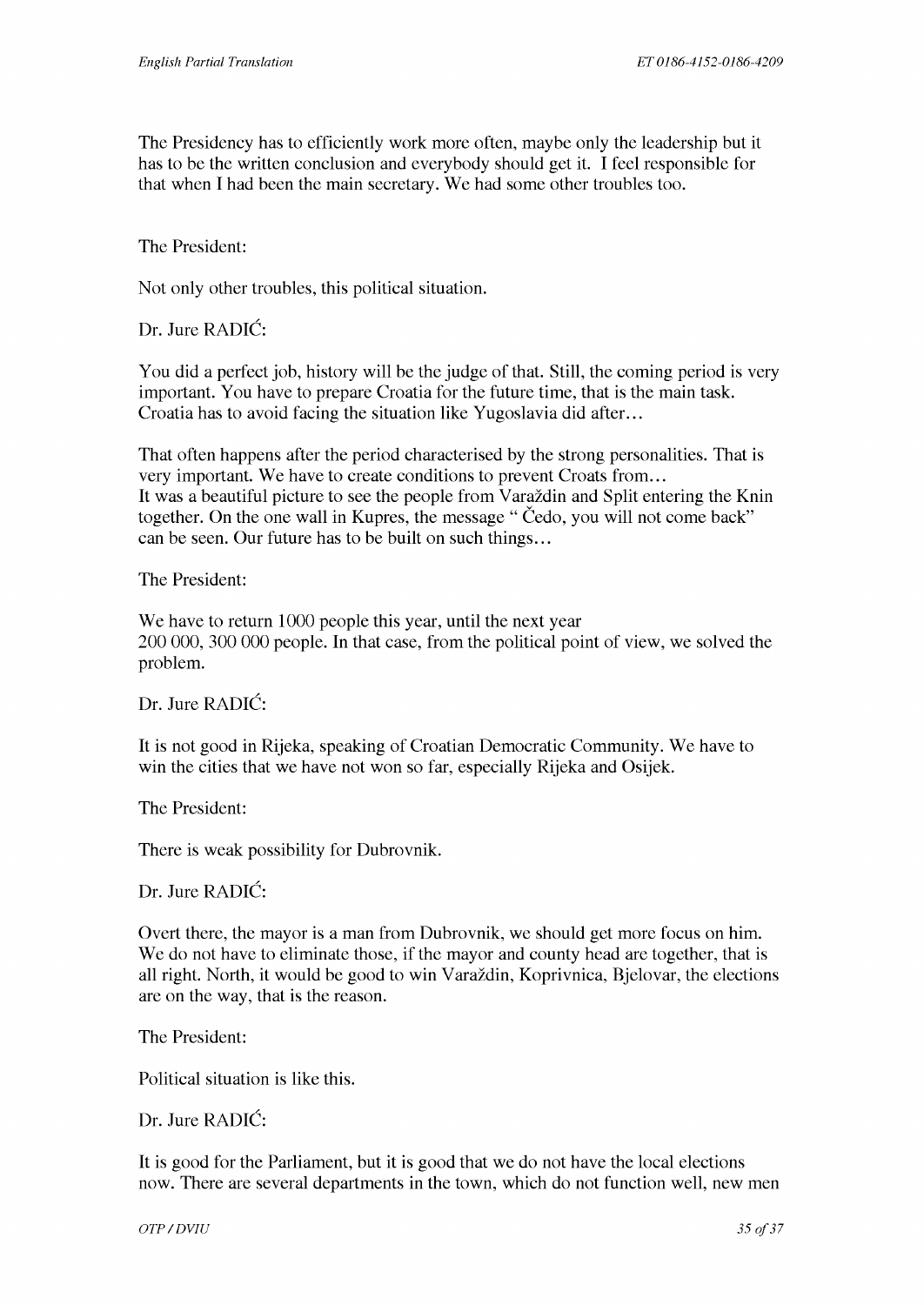should be appointed, more competent. You made compromise and choose Gazl but he's not the minister. I speak openly, that is weak. The cattle is problem, it was not collected from the field. That has to be done in an organised way.

The President:

All right, I will ask from all of you, vice-presidents, proposals and organisation and composition of the government.

Dr. Jure RADIC:

Whoever takes the next mandate.

The President:

I will ask the opinion from all the former presidents who remained with us. I am not going to persuade Nikica as I did it the last time ...

Dr.Jure RADIC:

He is determined to leave, as I understood he has reasons, he is sick. Still we have to keep him in mind. He will work against if he is not involved in this ...

The President:

He is a good Croat but also has this developed liberal views...

Dr. Jure RADIC:

The fewer people we loose...

The President:

Therefore, I will ask for his opinion, also I'll ask Šarinić, Gregurić, each of you vicepresidents regarding the proposal of organisation and composition. I will think of something. Get ready for tomorrow and next tomorrow.

Dr. Jure RADIC:

We won the main battles but these are long term and delicate battles, which need our involvement.

The President:

We won the battle for the sake of future of Croatian state.

Dr. Jure RADIC:

Correct, but we have to direct it wisely because if we stay away ...